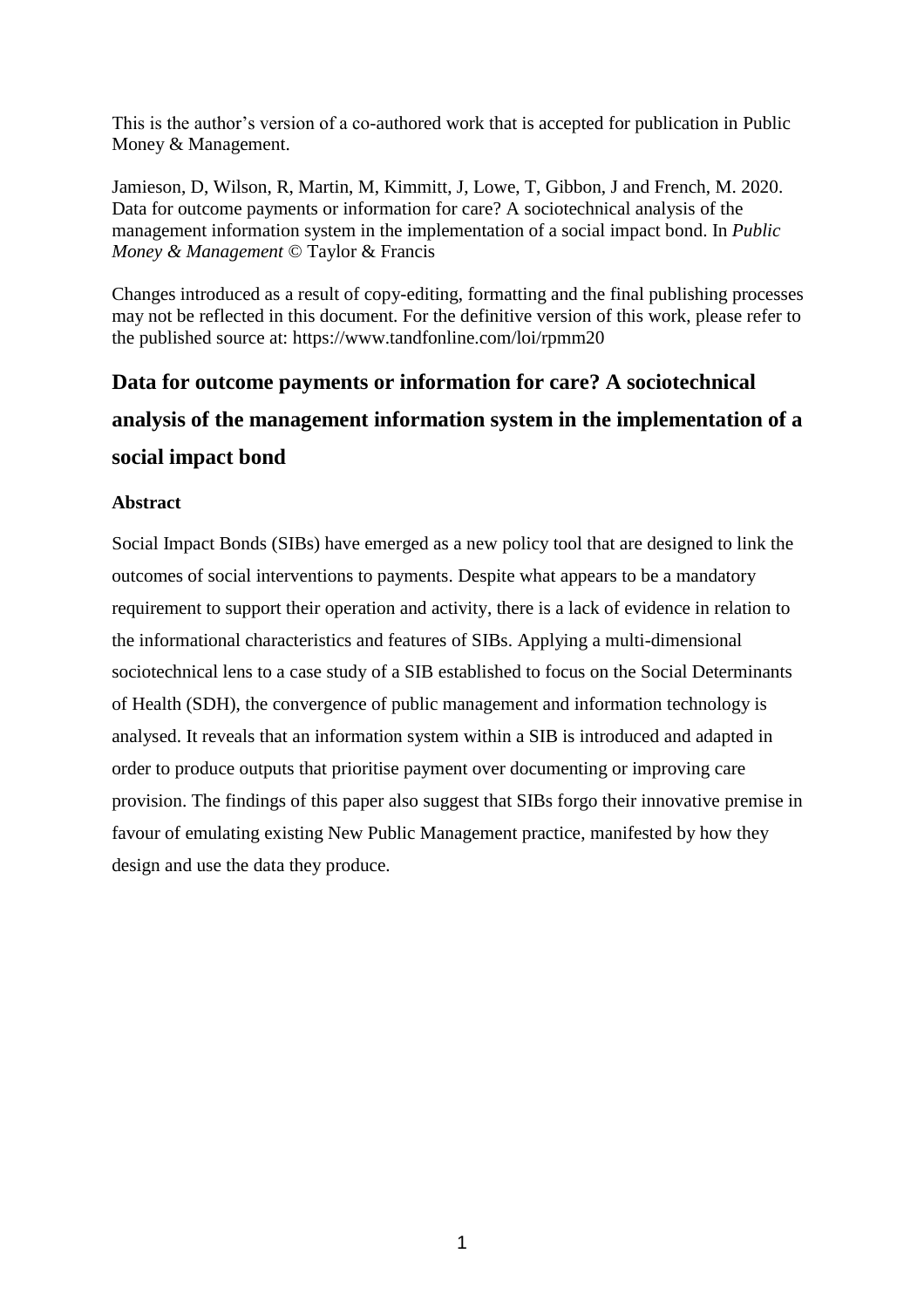#### **Introduction**

A Social Impact Bond (SIB) brings together a network of actors - including social investors, commissioners and delivery organisations - to facilitate, enact and account for specific social interventions which will make a calculable financial saving to the state. Many UK SIB projects create a new legal entity, called a Special Purpose Vehicle (SPV), as third-party organisations to manage the contracts between the investors, commissioners and service providers engaged in the definition, funding and delivery of the service intervention. A feature of the SIBs approach is that stakeholders engaged in all levels of their operation must create explicit links between measurable outcomes and financial payments (Warner, 2013; Fraser et al, 2018; Lowe et al., 2018; Sinclair et al, 2019; Carter, 2019). This is implemented in accounting mechanisms which in turn implies some form of information system to support the operation of a SIB funded activity. Despite the universality of this requirement, and recent calls for the widening of perspectives on SIBs (Tan et al., 2019) there is little evidence regarding the informational aspects of how SIBs are operationalised in practice. The unique contribution of this article is to explore these information systems aspects within their wider sociotechnical contexts. To do this we will make use of a three-dimensional view (3D) approach to sociotechnical systems in digital government (McLoughlin and Wilson 2013).

In this paper, the SIB funded intervention we examine is associated with a Social Determinants of Health (SDH) programme with the aim of improving the wellbeing of cohorts of adults with health risks in an economically deprived area of a city in the North of England. The main purpose of the intervention was to provide link-workers to offer coaching and support ('social prescriptions') to clients (with specific chronic conditions) based on referral from local primary care organisations (Dayson et al., 2019). The social investment provided working capital, combined with grants from other UK government sources, on the premise that, as the outcomes of the intervention were delivered, the public service beneficiaries would repay the investor at an agreed rate of return. These payments would be released on the submission of sets of accounts which provided evidence that the service delivered had achieved the planned outcomes defined by a basket of measures. These measures included the reduction of unplanned admissions to hospital for the identified cohort of service users.

Before turning in detail to the information systems theories and the empirical context of the SIB funded SDH programme, we will examine the ways in which information and data are currently generated in public service contexts. The application of detailed and rigorous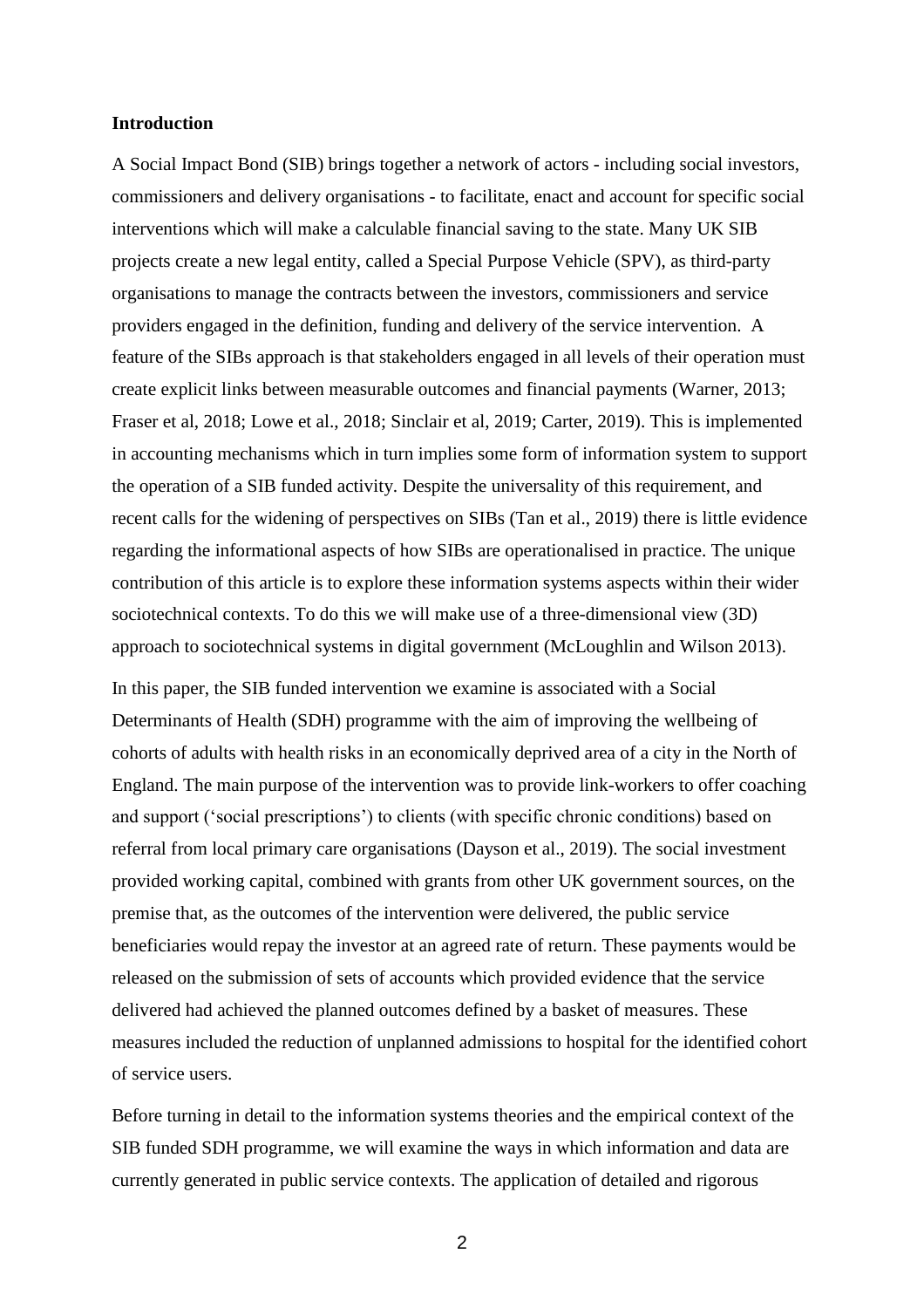accounting to relational services involving care and wellbeing must currently be positioned within the wider framework, by which health and social care in delivered in the UK, New Public Management (NPM). The NPM approach has been the underlying paradigm of an ongoing shift in public service provision from grant-based funding, largely founded on trust, to what Ferlie et al. (1996) have described as Management, Markets and Measurement. In order to make this work significant, changes in the use and intensification of data have been required to support the processes of disaggregation, competition and incentivisation which have drawn upon the practice's digital commerce as their principle basis (Dunleavy et al., 2006).

Dunleavy et al. (2006) recognised that a combination of the growth of the Internet and of email and the web, together with the pervasive uptake of IT, information management and diagnostics in organisational back-office systems, meant it was only a matter of time before the resulting data-driven management approaches permeated to front office practices as well. After the turn of the millennium, the rapid informatisation of public services in the UK, through a range of government initiatives and investments, led Dunleavy to propose that the informational problems NPM had created could be addressed by adopting digital-era governance, DEG (Dunleavy et al., 2006; McLoughlin and Wilson 2013; Dunleavy and Margetts, 2010). The DEG concept is comprised of three elements: reintegration of service elements, needs-based holism, and digitisation. It was claimed DEG made NPM effective in the delivery of public policy by foregrounding the technological affordances of data storage and communications. As a result of this, Dunleavy et al., (2006) claimed it made sense to characterise current public service changes in terms of these new information-handling potentialities. In parallel, attempts in the US to build the "virtual state", highlighted the fact that the outcomes of the adoption of digital technologies in public services are conditioned by the way in which public managers 'enact' these policies within and through them (Fountain 2001). However, the technological focus of both these perspectives fails to recognise the interdependence between technical and organisational change, particularly in the context of public service organisations. The complexities of motivations and of presenting problems in these contexts mean that they tend to behave as sociotechnical systems where the ambiguities, affordances and constraints of the parts interact in complex indeterminate ways to influence the whole (McLoughlin and Wilson, 2013).

The aim of this paper is to make sense of this convergence of public management and information technology by making use of a case study of a SIB focused on the SDH. Our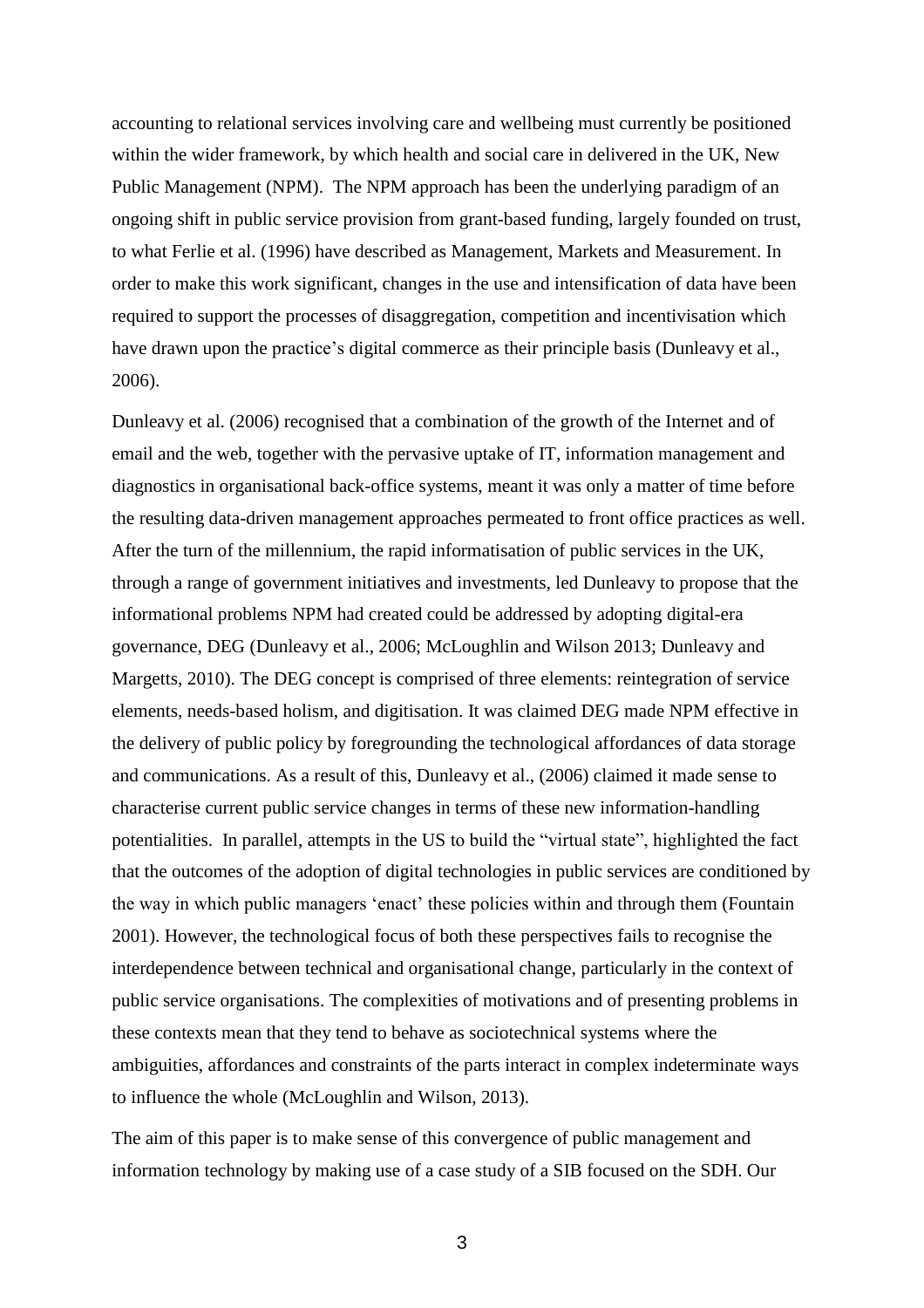focus on the information systems aspects of the problem leads to the conclusion that the implementation of policy initiatives such as SIBs can be better understood from the perspective of a sociotechnical process through which context-specific outcomes are shaped (McLoughlin et al., 1995; McLoughlin, 1999; McLoughlin and Badham, 2005; McLoughlin and Wilson, 2013). To this end, the paper adopts a sociotechnical framing in the form of McLoughlin and Wilson's (2013) three dimensions of Digital Government to better understand the interdependence between the technological and human/organisational factors within the system which supports a SIB. The framework allows us to explore key issues that would otherwise be obscured by deterministic perspectives of the organisation or technology. The three perspectives relate to how the development, implementation and ongoing use of a management information system (MIS) impacts the operation and functionality of a SIB. Throughout the next section of the paper we explore the context of Digital Government and introduce the three dimensional (3D) approach proposed by McLoughlin and Wilson (2013) which moves the debates beyond the typical 'supply' or 'demand' side or 'organisational' or 'technical' analysis of much of the literature in this area. We do this with the aim of applying the 3D approach to examination of the complementarities and tensions phases of development of a MIS for a SIB-funded intervention which like much of the 'real world' activity in the delivery of health and social care blurs these neat distinctions.

#### **Digital Government: Where technology, public management and organisations collide?**

In seeking to explain past and current technology and organisational factors applicable to this SIB case, the emergence of digital government - and its associated literature base - has given new emphasis to the situated interdependences of change in public organisations. However, McLoughlin and Wilson (2013), observe that research on public service organisations has tended to ignore the social aspects in the analysis of information and communications technology. Each stage in the framework we are adopting includes propositions regarding the dynamics of change and the nature of the relationships between it and ICTs that are involved. This approach supports the explicit exploration and explanation of "social dynamics' based on three views of the system which are characterised by the number of dimensions they make use of (McLoughlin and Wilson 2013).

The one-dimensional view (1D) of technology and the organisation assumes a causal relationship between the changes in technology and changes in the organisation and its behaviour. In this view, 'technology' and 'organisation' are seen as two distinctly separate entities. Within the first dimension, there is a widely held belief that technology has a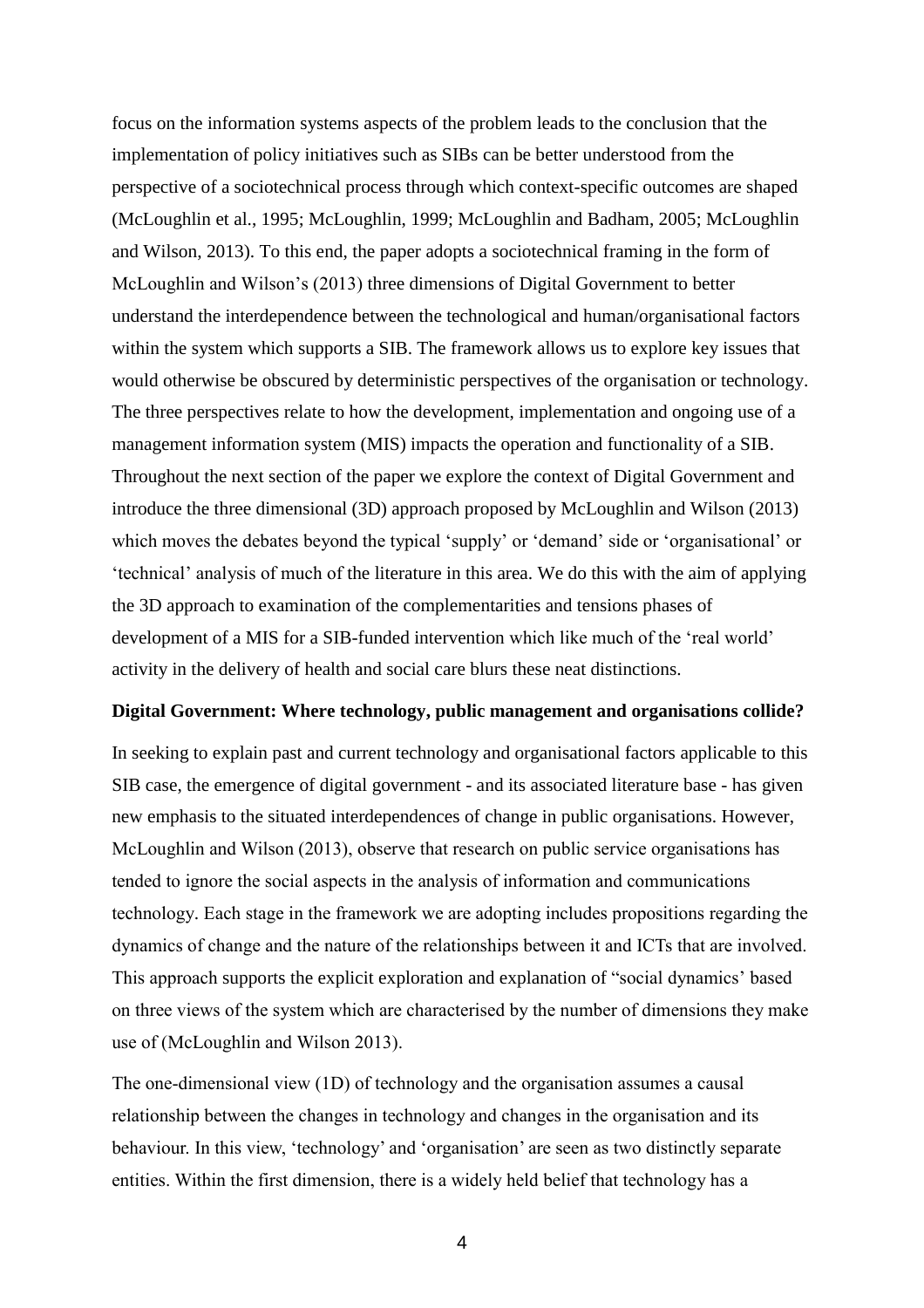mediating - but not determining - effect on the organisation. Those operating in the technical 1D perspective do not see technology as being open to social influence. The 'technical view' of the 1D perspective sees technology as having an independent external impact on organisations. New technologies are regarded as coming from 'outside' the organisation or sector and effect the nature of management, work and organisation within it (McLoughlin & Badham 2005). This technologically deterministic perspective is often implicit in a number of theories that have been used to examine the adoption and diffusion of technology in the organisation (Grandon and Pearson, 2004; MacKenzie and Wajcman, 1999).

The second form (or 'social view'), sees the causation being "reversed" and technology is seen as 'socially shaped' by the economic, cultural, policy, and the institutional context thereby influences its development and deployment within organisations. To this extent, technology is "seen as not open to social influence and is an exogenous variable not shaped by human, organisational, or other social factors" (McLoughlin & Wilson 2013). As a result, technology exists in a direct response for the organisation to exist, participate or compete alongside others. As a result, the organisation sees the introduction of technology as one of the "cost of entry" to participate within the overall system or as a direct response to remaining current with competitors and similar-minded organisations.

In direct comparison with the 1D perspective, the two-dimensional (2D) view implies a more elaborate take on the challenges of digital government. 2D emphasizes the role of system designers and the interactions between people or organisations over time. From this perspective there is a specific need to understand the "duality" between technology as an entity and how it responds to the managerial, organisational and environmental frameworks during its conception, development, deployment, implementation, and operation. Furthermore, this view suggests that information technologies are not so much adopted or implemented but are enacted through the decisions of managers and professionals about how and where technologies should - and conversely, should not or cannot - be deployed and used (Fountain, 2002). As such, it is argued that organisational, political and institutional logics are reinforced through technology and the organisational status quo rather than acting on them (Fountain, 2001).

However, both 1D and 2D views fail to account for key aspects of the relationship between technology and the organization in particular for changes that take place in and through its use. The cause of this gap in understanding is as Heeks (2005) suggests a result of the temporal, spatial and organisational separation between the system designers, developers and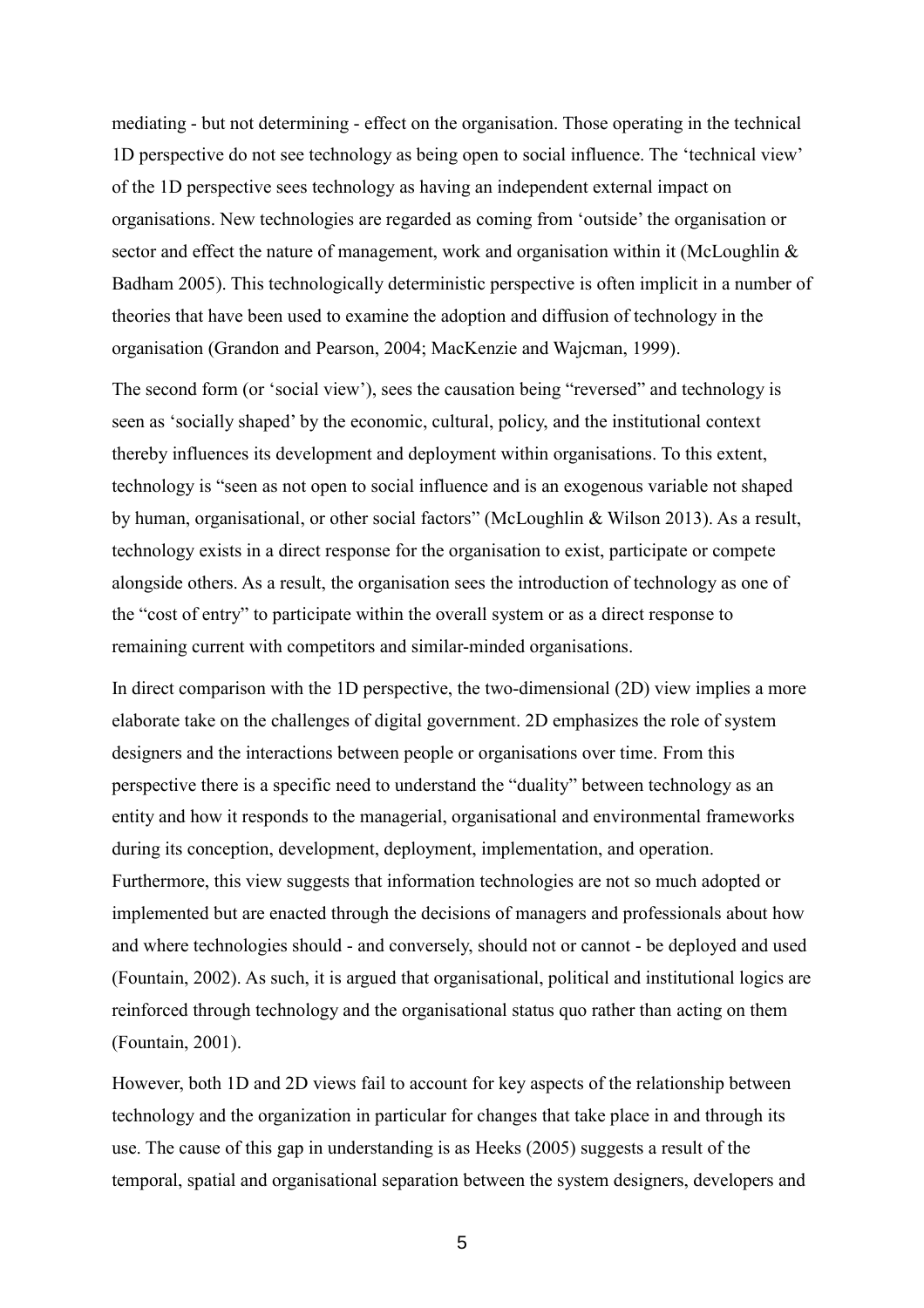technologists who are external to the organisation, and the system stakeholders. These 'technology creators' are not privy to the contexts required to ensure successful representations of the organization which results in a "design-use mismatch" and "contextual collision". This requires an additional specific focus on the what has been termed the 'biographical' aspects of the system (Williams and Pollock, 2008). This is crucial within the processes of a networked sociotechnical system where the complex interactions between the range of organizational and technological actors are ongoing.

The three-dimensional view (3D) perspective seeks to incorporate the observations from the first and second dimension in order to add the insight that the distinction between 'technology' and 'organisation' is itself a dynamic, emergent, malleable, and contingent sociotechnical factor (Badham, 2005). Orlikowski (2009) suggests that understandings of technology are neither fixed nor universal and instead emerge from situated and reciprocal processes of interpreting and interacting with particular artefacts over time. As such, the temporal and perspective limitations observed within 1D and 2D view are mitigated using the 3D perspective. This in turn enables improved interpretations of technology and the organisation. All three dimensions with the underlying assumptions are summarized in Table 1 below:

| <b>Dimensional View</b>                                                                                     | <b>Underlying Assumptions</b>                                                                                                                                                                                                                                                                                                                   |
|-------------------------------------------------------------------------------------------------------------|-------------------------------------------------------------------------------------------------------------------------------------------------------------------------------------------------------------------------------------------------------------------------------------------------------------------------------------------------|
| <b>Technical One-</b><br><b>Dimensional View:</b><br>"technological<br>determinism" or "techno-<br>centric" | Causal relationship between changes in technology and changes in the organisation<br>with technology are seen to having external impact on organization<br>Technology is seen as socially shaped by economic, cultural, policy and institutional<br>context;<br>Technology has mediating but not determining effect on organisational outcomes. |
| <b>Social One-Dimensional</b><br>View: "socially-shaped"<br>(Bellamy and Taylor,<br>1998)                   | Technology is itself a <i>product</i> of social, economic and political forces and dynamics;<br>technology is an output that is delivered via the shaping process.<br>The world of the 'user' is inscribed in the system by the 'designer'.                                                                                                     |

**Table 1: Dimensions of Digital Government**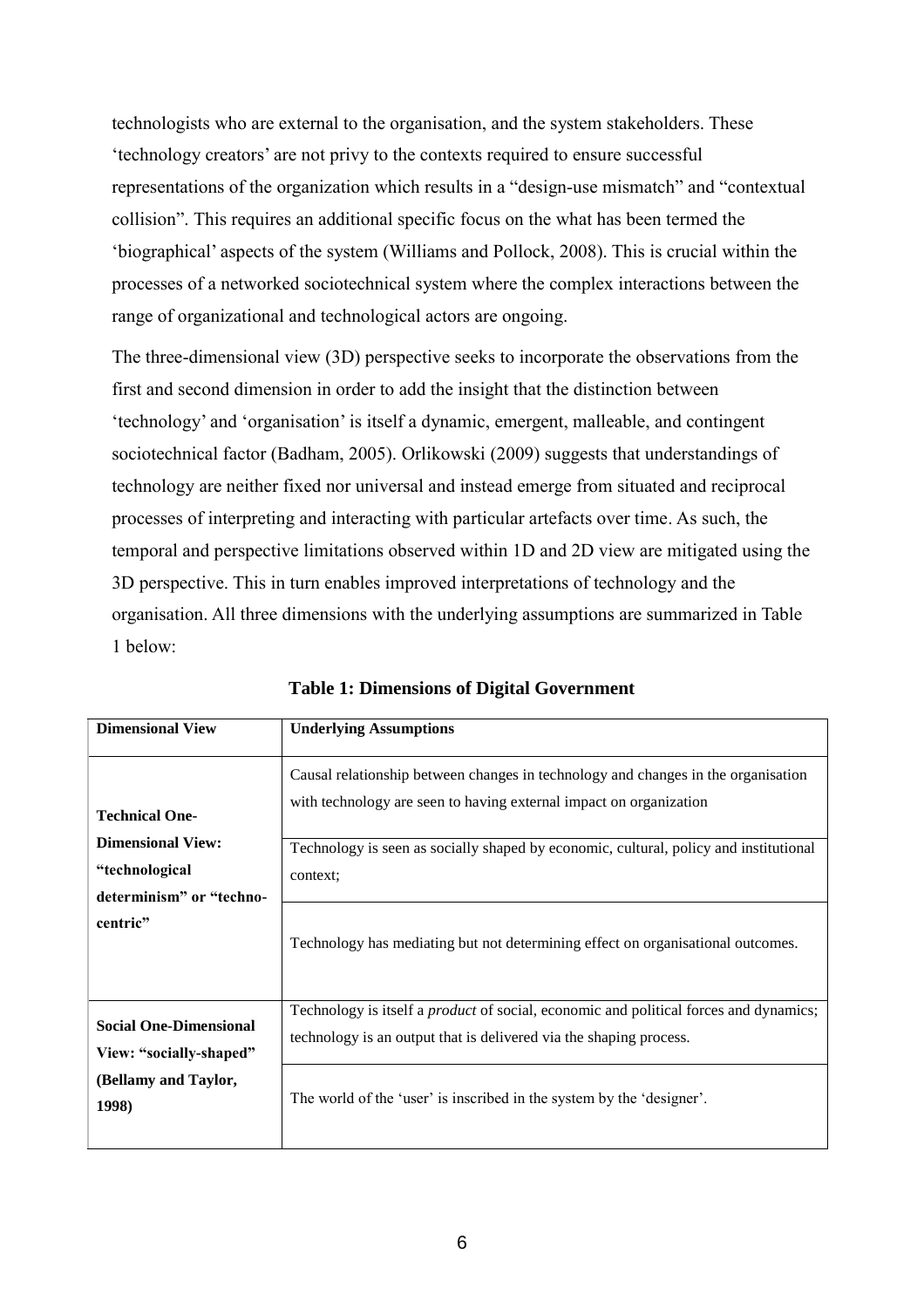| <b>Two-Dimensional View:</b><br>"Enactment" perspective<br>(Fountain 2001); "Digital<br>Era Governance"<br>(Dunleavy et al., 2006) | Moves beyond the simple cause and effect models implicit in the impact of<br>technology and social-shaping approaches; Emphasis is on mutual shaping of the<br>technical and the organisational through the dynamic interactions between people<br>and technology and decisions 'enacted' over time; |
|------------------------------------------------------------------------------------------------------------------------------------|------------------------------------------------------------------------------------------------------------------------------------------------------------------------------------------------------------------------------------------------------------------------------------------------------|
|                                                                                                                                    | Outcomes are the result of a process that is mutually dependant, integrative and co-<br>evolving                                                                                                                                                                                                     |
|                                                                                                                                    | The distinction between 'technology' and 'organisation' is itself emergent, malleable<br>and contingent socio-technical entity                                                                                                                                                                       |
| <b>Three-Dimensional</b><br><b>Sociotechnical View</b><br>(McLoughlin and Wilson<br>2013)                                          | Interactions occur through everyday use of the technology which involves a<br>repeatedly experienced, personally ordered and edited version of the technological<br>artefact being experienced differently by the same individuals depending on the time<br>and circumstance.                        |

As described above, 3D encompasses the full lifecycle of design and procurement through to implementation, adaptation, customisation and mature alignment (McLoughlin and Wilson 2013). The application of 3D will be used as a means to reveal, through the sociotechnical lens, an integrated and multi-dimensional view which better reflects the 'real world' realities of the delivery, management and governance of health and social care. In this paper we will examine the context of the SDH programme funded through a SIB intended to support linkworkers in the delivery of care of clients can also provide reliable data for outcome payments. We question whether the widespread assumptions regarding the use of information in service delivery relationships and the processes used to produce data required to service the accounting operations required for SIB payments work can be one and the same thing.

# **Methods**

This analysis in this paper draws on a single case study research design incorporating a combination of a longitudinal ethnographic approach allied to interviews with key stakeholders commencing with the initial technology specification in 2013 through to the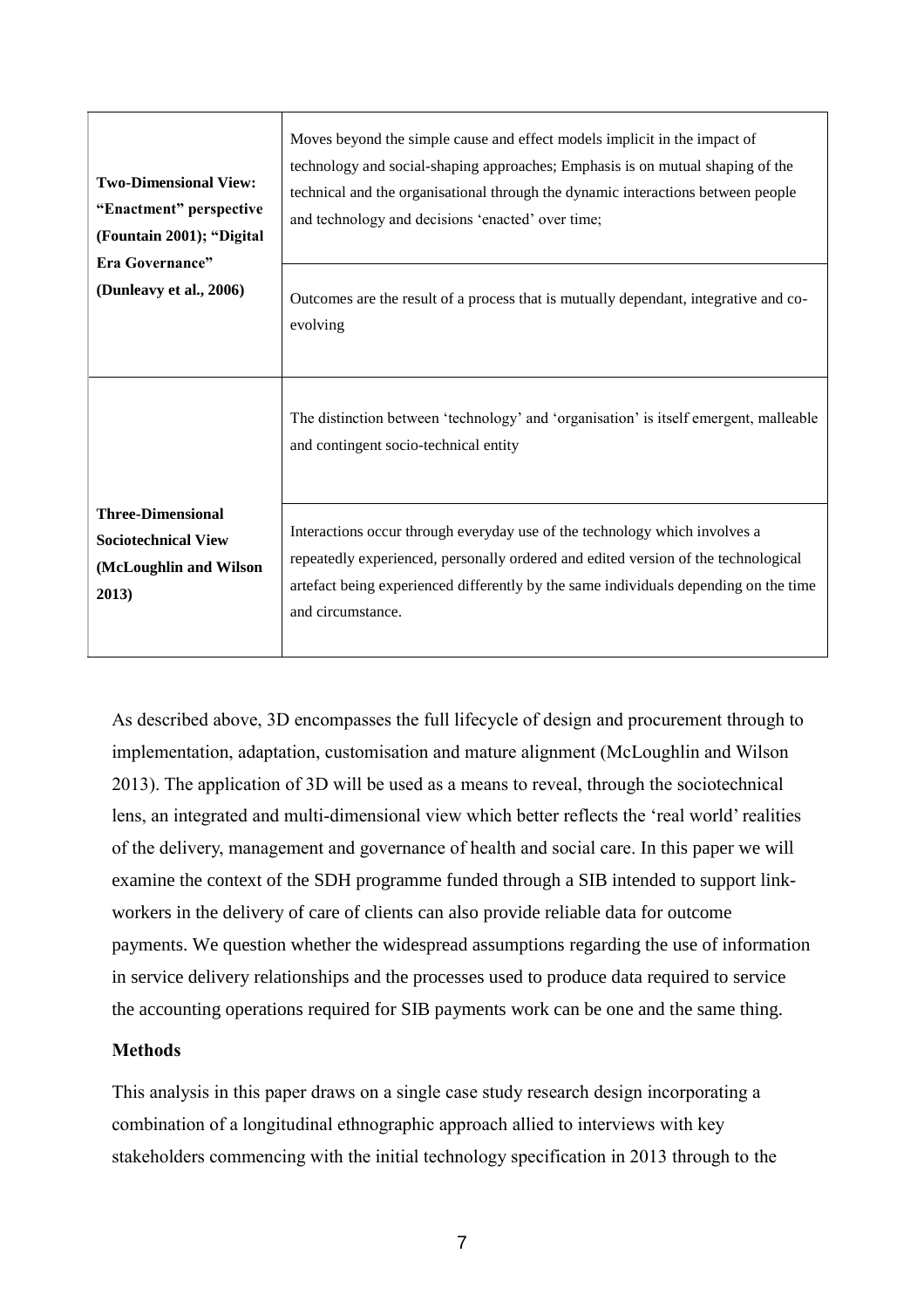mature and stable system of the present day. This was achieved primarily through ongoing interviews (5) and observation notes of meetings (7) supported by documentation provided by the actors and events involved with the specification, development, implementation and operationalisation of the MIS's of the SIB and it's wider systems environment drawing on a series of interviews with the participants (including the stakeholders – SIB participants, commissioners and service providers – 22 interviews conducted in 2015-2016).

The use of an in-depth single case study design, according to Eisenhardt and Graebner (2007), is useful in circumstances that relate to new phenomena being studied. In this case the information systems being created to support the mechanisms required for a policy innovation of SIB funding of an emerging care innovation of Link Workers providing 'social prescribing' and advice. As is the situation with other case studies and following other studies adopting a sociotechnical perspective, (see Geels, 2002; Geels and Kemp, 2007), this research adopts a multi-perspective approach in the form of the multi-dimensional account of the system - via the organisational system and corresponding MIS. Using these concepts as the basis of a thematic analysis (Miles and Huberman, 1994) to draw out any of the key developments over the biographical course of the SIB funded system and connection to the wider system throughout its lifecycle. This thematic overview is augmented with abstract projections or figures (see Figures 1-4) drawn to represent the complex web of interactions between the organisational and informational aspects of the complex sociotechnical system (see Jenkings and Wilson 2007, McLoughlin and Wilson 2013).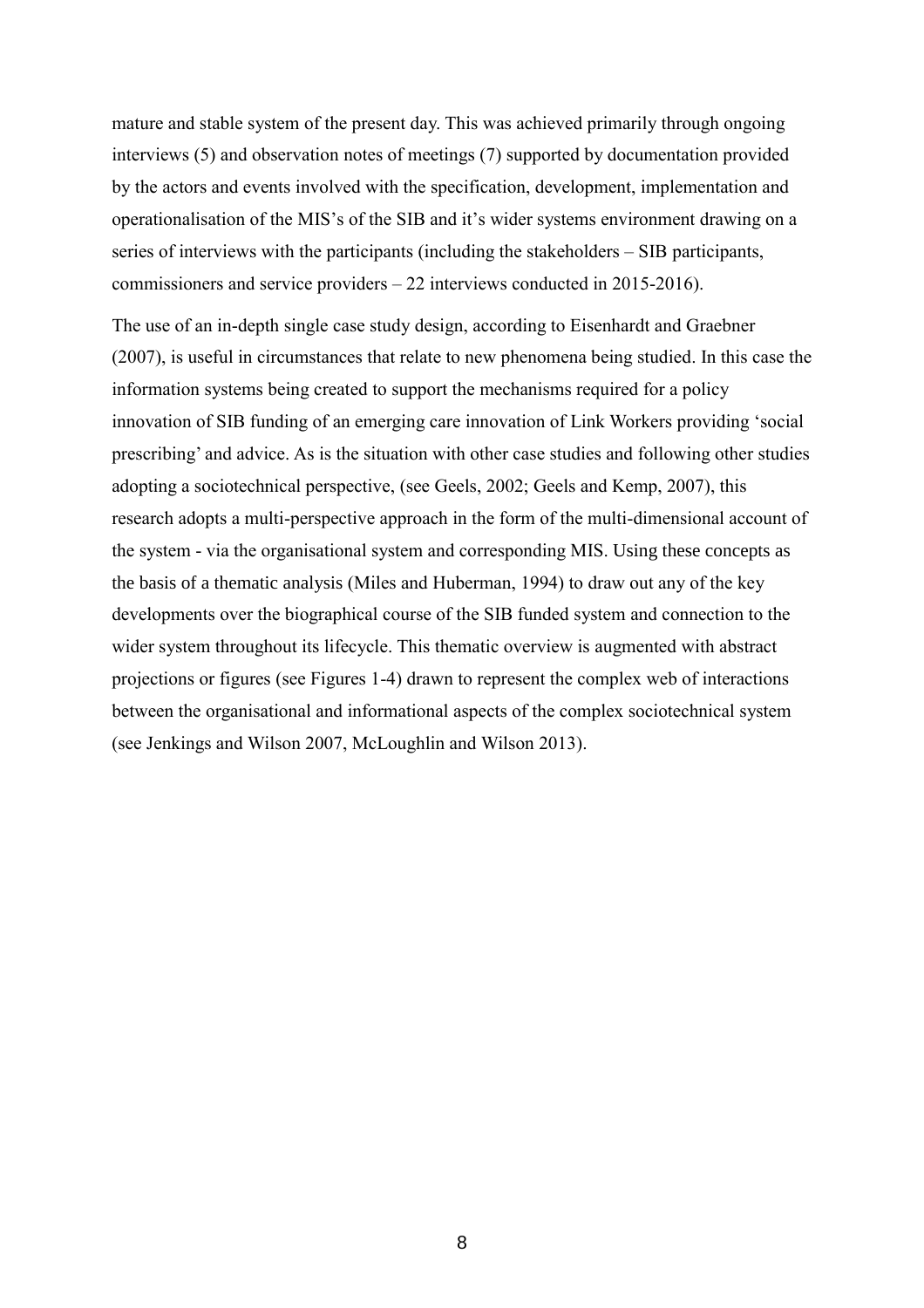#### **Context of Case Study and the MIS phases of development**

In this section we introduce the context of the programme being funded through the SIB and the biography, role and contextual factors in the development and deployment of the MIS. The aim of the SIB funding was to resource an SDH programme based on the innovation of 'Social Prescribing'. Social prescribing is an increasingly popular intervention aimed at addressing the societal challenges posed by social determinants of health and wellbeing (see Dayson, 2007). In our case the intervention was comprised primarily to support the creation of link worker roles to build relationships with clients referred by NHS GP practices. In this relationship the work of the link worker is to broker (or 'prescribe') a range of relevant activities (such as community walking clubs) and/or referrals to existing local services ('social prescriptions'). SDH began its journey toward a SIB programme through a coalition instigated by a local voluntary sector support agency, in 2011 (outlined in Figure 1 below).



**Figure 1: Organisational Inter-relationships with the SIB funded SDH programme.**

The Service Commissioner for the SIB programme is the local Clinical Commissioning Group (CCG). The investment organisation is a national body with significant activity in the social investment arena. The programme also received ongoing grant funding from central government and charitable organisations to enable readiness, deployment and operational management. The relationships between the stakeholders/organisations involved and detailed description of their roles in relation to the programme.

- Social/SIB Investor: A national investment organisation providing working capital to potential Social Impact Investments (including SIB) funded interventions.
- Service Funders: Grant funding sourced from the Government and National Charitable funder (as additional funding to unlock the funding from the Social Investor)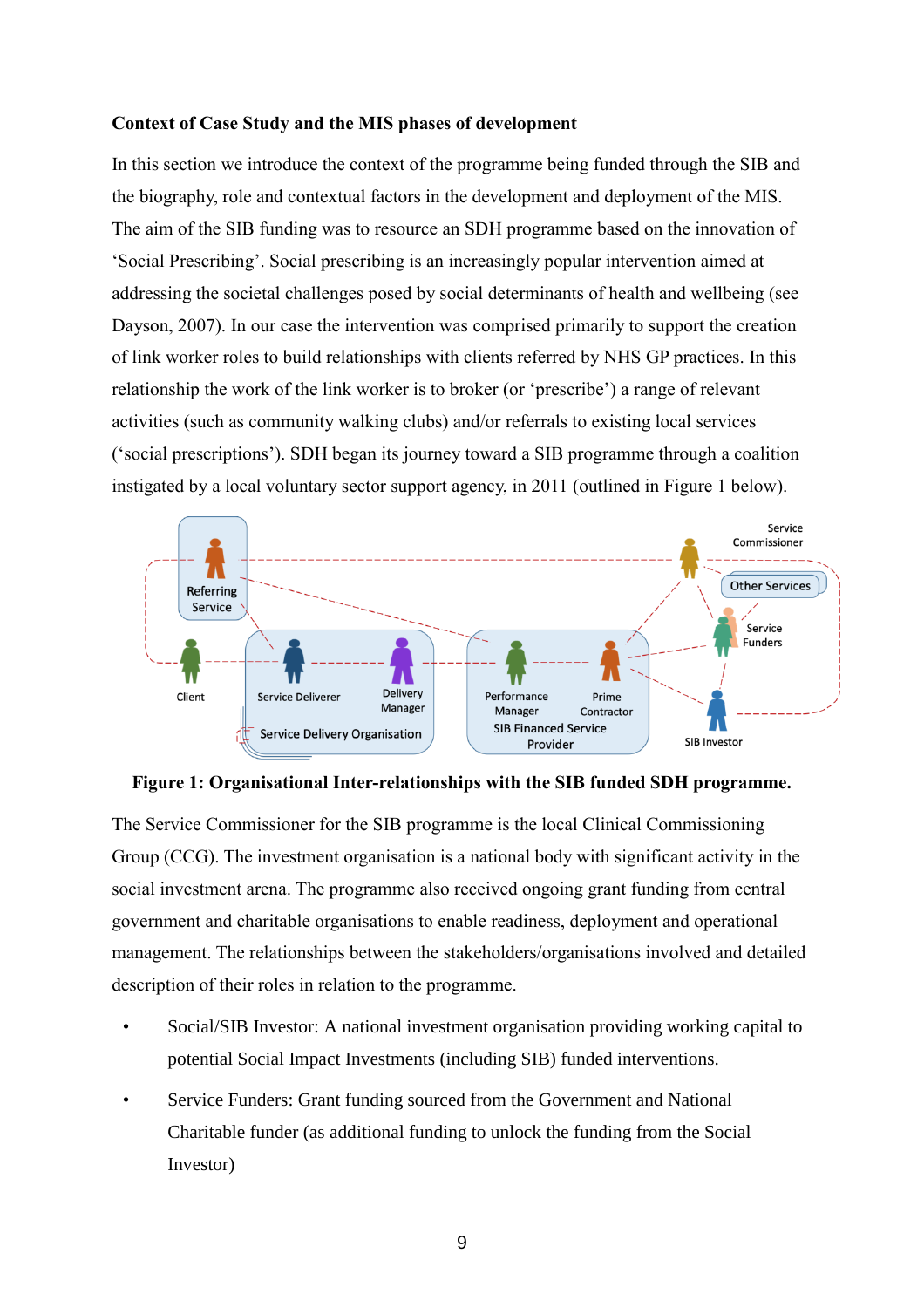- Service Commissioner: a Northern England NHS Clinical Commissioning Group (CCG)
- Service Delivery Organisation (SDH): a Northern England charitable foundation responsible for the provision of the SDH programme;
- Service Providers: several not-for-profit health and social care providers which are sub-contracted by the SPV. Service Providers employ Link Worker staff to coordinate the Patient/Client/Service User to Social Prescribing Interventions;
- Client/Service User: recipients of the interventions coordinated by the providers contracted by the SPV;
- Commissioning Support Unit (CSU): one of the supporting 'Other Services', a northern-based organisation providing external services to the Commissioner such as Business Intelligence, Clinical procurement, Information Technology, and information processing and governance.

We now describe the development and implementation of the MIS with particular emphasis on the relationship between the organizational actors and the data and information issues through three phases of development.

One of the early steps in the first phase of the development of the MIS was in the design of SDH SIB itself. The requirements here for the management of data and information were driven by the emerging needs in the negotiations led by the team of social entrepreneurs proposing the SDH SIB. In parallel this had implications for the organizational framework surrounding it including establishing the SPV and the selection of tools for managing of delivery of care. A key decision here was the selection of the Outcome Star as the core tool for supporting the discussions between the Link Workers and the clients. The Outcome Star is a validated tool that supports and measures development and change in a supporting relationship by recording progress across a series of dimensions using visual representations (based on the points of a star). The Outcomes Star is intended to be used as part of an overarching co-productive approach to conversations between the parties involved which takes into account the multiple dimensions, perspectives and needs of an individual. These can then be used to determine the "distance-travelled" from when the intervention commences through to its completion. (see MacKeith, 2011).

The initial focus of the proto-SPV was on the design of the intervention and as the negotiations progressed, the implied need for data and information was an intrinsic part of the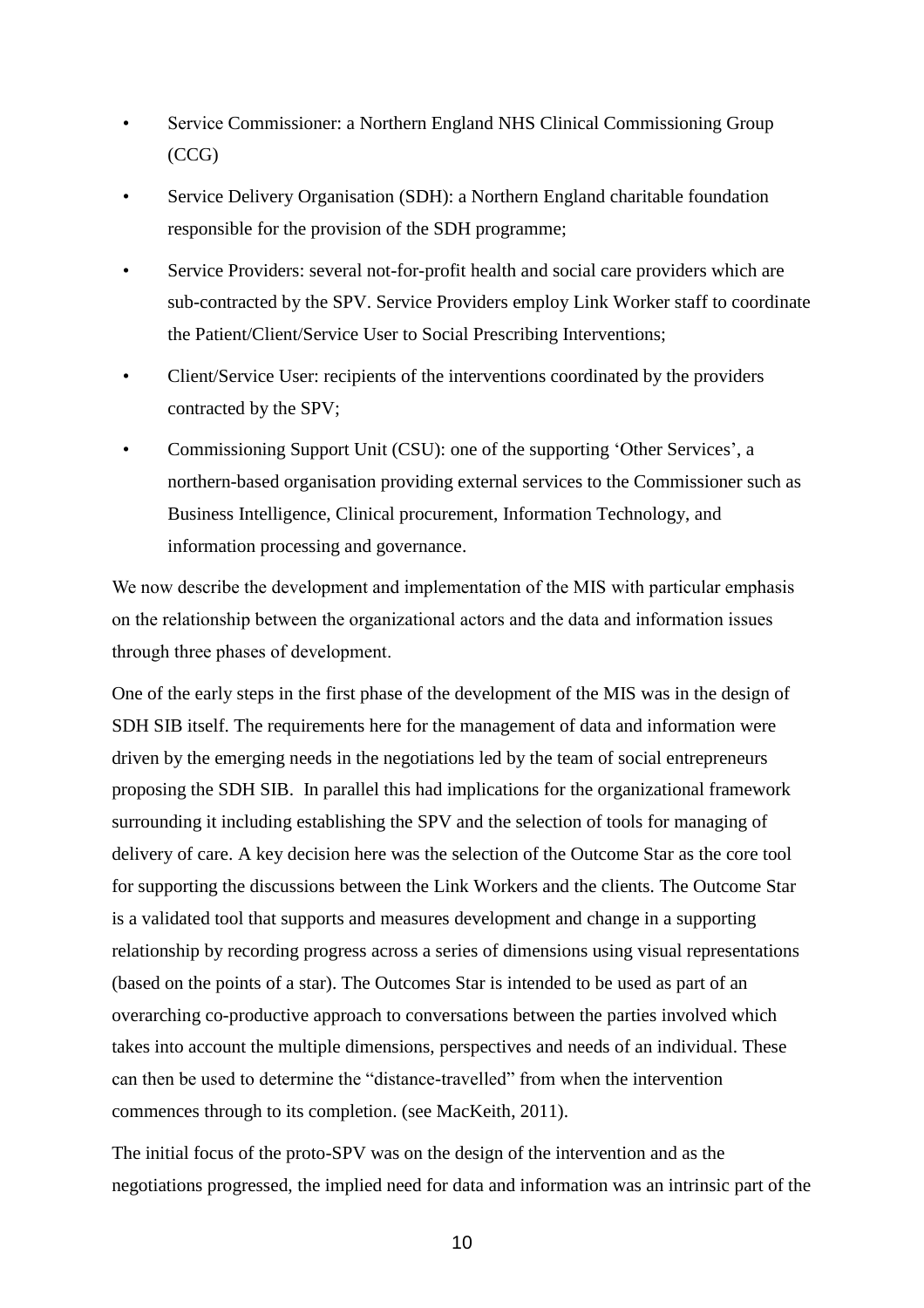process of setting up the instruments for a SIB. The realisation that this required a dedicated bespoke MIS emerged from a series of ongoing conversations led by the SDH SPV organisation discussing options with the various stakeholders who had a role in allocation of resources (the Service Commissioner, the Social Investor and Grant Funders). At this phase of the development prior to implementation, we observed that the following actors were involved and considered as stakeholders in the framing of the needs of the various information and data components of the SDH SIB programme. This set of relationships and proposed data flows including those within the SIB MIS and from the wider system (e.g. QoF and HES data) is shown in Figure 2 below).



#### **Figure 2: Resource Actors engaged in formulating the service and its management.**

Key to these discussions were negotiations around the potential target clients of the SDH intervention whose health outcomes could be improved through interactions with a linkworker. Initial conversations with the General Practices in the targeted local area had identified a range of cohorts with chronic diseases that might benefit – one group in particular were those with musculoskeletal problems.

Further discussions between stakeholders identified tensions between the underlying mission of the SPV which was to focus work on longer term population prevention activity and the requirement of the SIB funding to demonstrate outcomes in terms of short reductions in the use of services (e.g. hospital admissions). An example of this is the discussions with the CSU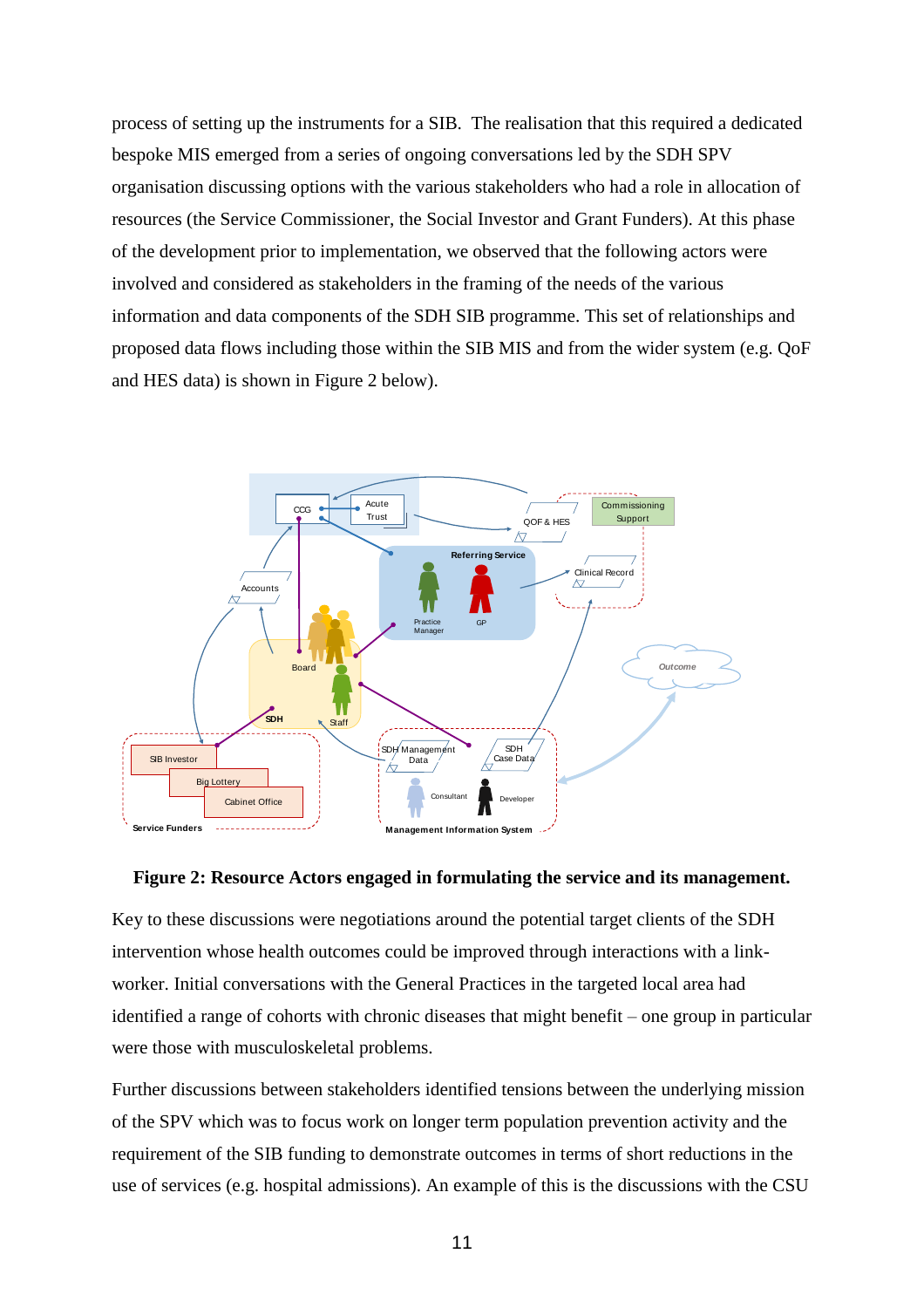which culminated in the ruling out of direct engagement with clients with musculoskeletal problems as the tariff in the existing NHS payments system at that time, for that class of disease, was considered too low to deliver the potential for resource savings needed to meet the proposed terms of the SIB.

There were also a series of challenges of recording individual client information with the need to record with whom, when and for what reason, Service Providers and Link Workers were engaging with a client. The internal actors were uncertain as to the best method to design and implement such a system so, early in this phase, an Information Systems consultant was appointed to assist with assessing these requirements. The objective was to provide a solution that would allow SDH to not only capture their patient engagements, but also to allow them to exchange data from and to NHS partners including GPs and Service Commissioners.

At the culmination of the first phase, decisions regarding how data was to be produced were made. This included the building of an MIS containing datasets proposed by the CSU and the Information System consultant. Care-related information would be input by the Service Providers and Link Workers. SDH SPV would provide exports of the accounting data to the Service Commissioners and case information to CSU.

| <b>Performance</b>                                                     | <b>Data Source</b>                                                                              | Data Purpose                                                                                                                                                          | Data Source(s)                                                        | Data User(s)                 |
|------------------------------------------------------------------------|-------------------------------------------------------------------------------------------------|-----------------------------------------------------------------------------------------------------------------------------------------------------------------------|-----------------------------------------------------------------------|------------------------------|
| <b>Indicator</b>                                                       |                                                                                                 |                                                                                                                                                                       |                                                                       |                              |
| A patient<br>wellbeing<br>indicator                                    | Wellbeing<br><b>Outcome Star</b><br>completed<br>electronically<br>using the SDH's<br>MIS.      | Records the wellbeing progress<br>of a patient using accredited<br>intervention tool.                                                                                 | SDH SPV and<br>Service<br>provider                                    | CSU, Service<br>Commissioner |
| A reduction in<br>the number of<br>unplanned<br>hospital<br>admissions | <b>Hospital Episode</b><br><b>Statistics (HES</b><br>from Secondary<br>Healthcare<br>Providers. | Submitted to Secondary Uses<br>Service (SUS) in relation to<br>patient hospital<br>admissions, Accident and<br>Emergency attendances, and<br>Outpatient appointments. | Secondary<br>Healthcare (i.e.<br>hospitals)<br>Information<br>Systems | CSU, Service<br>Commissioner |

**Table 2: Initial Data and Information sources and tools in the SDH Programme**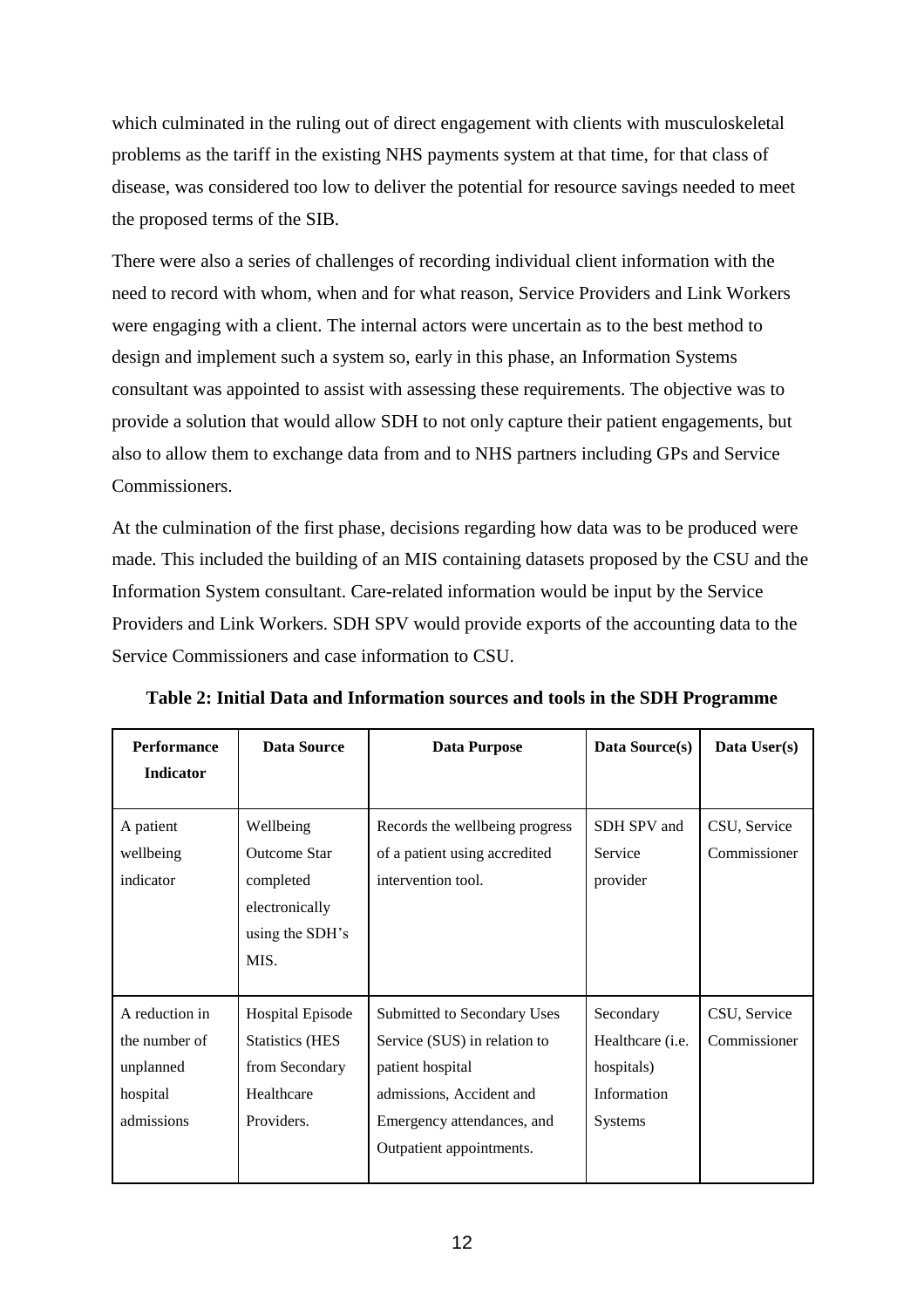| A reduction in   | <b>Quality Outcome</b> | Subset of data used from GP-   | Referring | CSU, Service |
|------------------|------------------------|--------------------------------|-----------|--------------|
| the number of    | Framework (QoF)        | specific reward and            | Services  | Commissioner |
| <b>GP</b> visits | Data from GPs.         | incentivisation scheme used to |           |              |
|                  |                        | measure the quality of care    |           |              |
|                  |                        | delivered to patients.         |           |              |
|                  |                        |                                |           |              |

The original set of data sources and information tools which were to be combined by SDH in order to provide the accounts are described in the Table 2 (above).

The developments then entered the second phase of post-implementation, set-up and initial organisational/MIS changes (April 2015 - September 2016) going live at the beginning of the SDH programme. The assumptions made in the run up to the deployments led to series of issues for the initial stakeholders involved in the discussion but also for the wider network of stakeholders who now became directly involved as the SDH programme began. Figure 3 represents the summary of the set of stakeholders involved in the SIB at the point of implementation. In particular the pivotal role of the Service Providers and Link Workers in the production of data and their stake in how it is recorded and reported for payment is clear.



# **Figure 3: Initial Operational SIB relationships and Data Flows**

One of the key initial targets linked to outcomes payment for the SPV and the Service Providers contracted to run the intervention was the recruitment of clients via referrals from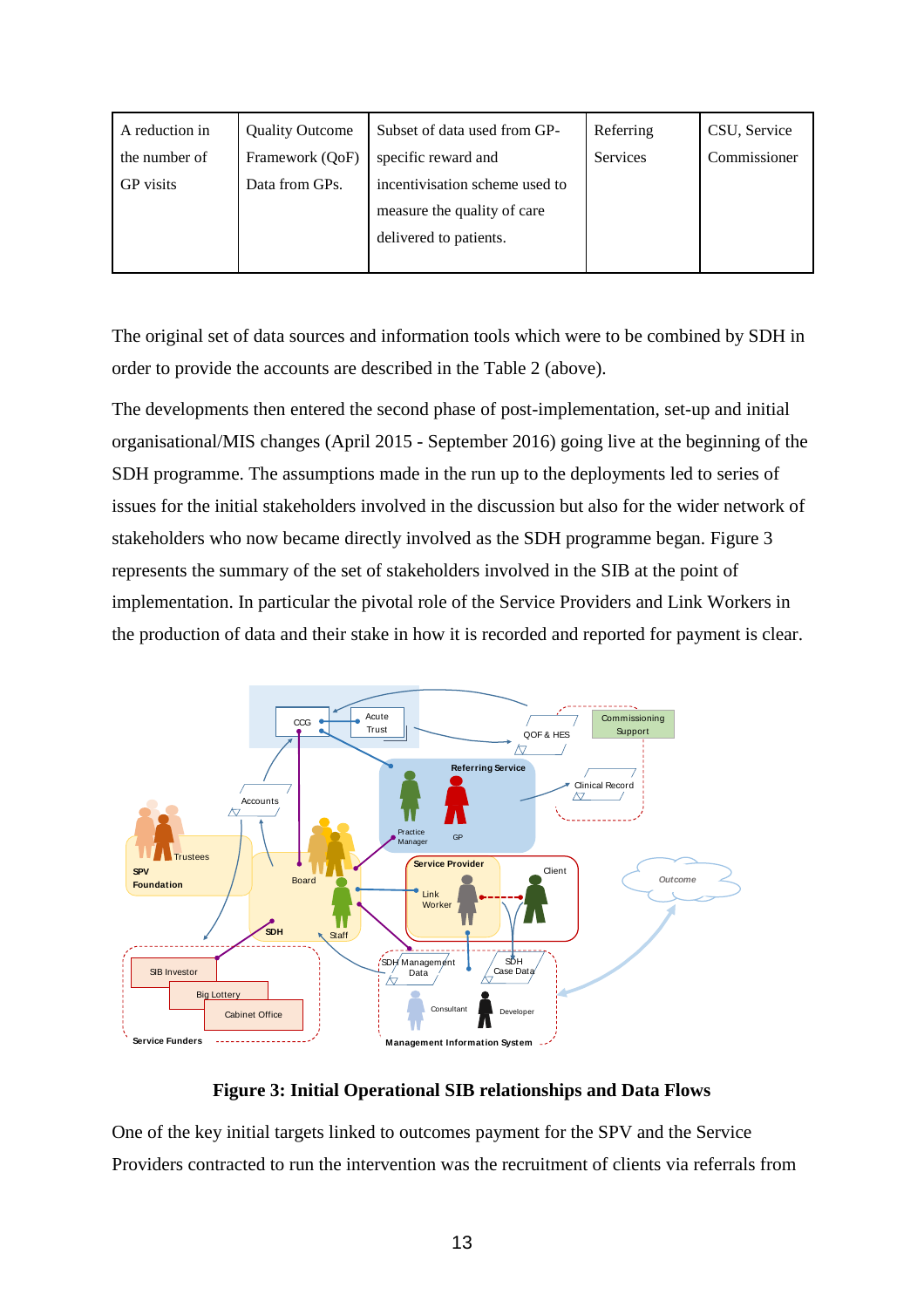the General Practices in the CCG area. Early projections of a potential shortfall in recruitment meant increased emphasis was put on the recruitment of clients, in order to meet projected, contractual targets, and to ensure that Service Providers received payments for the completion of Outcome Stars. The initial MIS was unable to respond to these needs. The Service Providers highlighted that the dataset did not contain enough information for Link Workers to capture client contact – especially where explanations as to why specific, contractual Key Performance Indicators (KPIs) linked to the completion of an individual Outcome Star were missed. Service Providers were also unsure as to the number of Outcome Stars that had been adequately completed and therefore what payments were due. In response to this gap the Service Providers began to keep local records in order to have an account from their own perspective from which to show their version of the work that had been undertaken.

In response to these sorts of problems, changes to the MIS were requested, and implemented. New 'features' included the ability to provide notifications when an Outcome Star was due to be completed, a 'claims feature' which tracked and progressed payment claims, and the ability to have differentiated Outcome Star payments when specific criteria were met. One example of such criteria was the recruitment of so-called 'hard-to-reach' clients from Black, Asian and Minority Ethnic Communities and "maintaining engagement' with those clients that had been deemed 'completed' by the Service Provider but where contact was still going on between the client and link worker.

Following the second phase of development, the MIS entered a third phase of continuity and change (from September 2016 onwards) where ongoing developments occurred in response to a series of unplanned requirements with the current situation being the emergence of the SIB SDH as a 'mature' system. An important driver in the process was the SDH SPV initially seeking to manage the risks to outcome payments for client engagement. One of the means by which this was addressed by increasing the likelihood of success in meeting the KPIs of the programme which largely rested on the Service Providers and the Link Workers. Another source of change was the questions that began to arise regarding unintended consequences of the SDH programme. One example of this were reports, from SDH Service Providers and the wider community, that clients were being signposted to Social Services and other service providers (statutory and VCS organisations and community groups). These provider organisations found themselves filling 'social prescriptions' made by Link Workers without being resourced from the SDH SIB programme perhaps ironically running counter to the underlying premise of the outcome payments for reductions in use of services (these were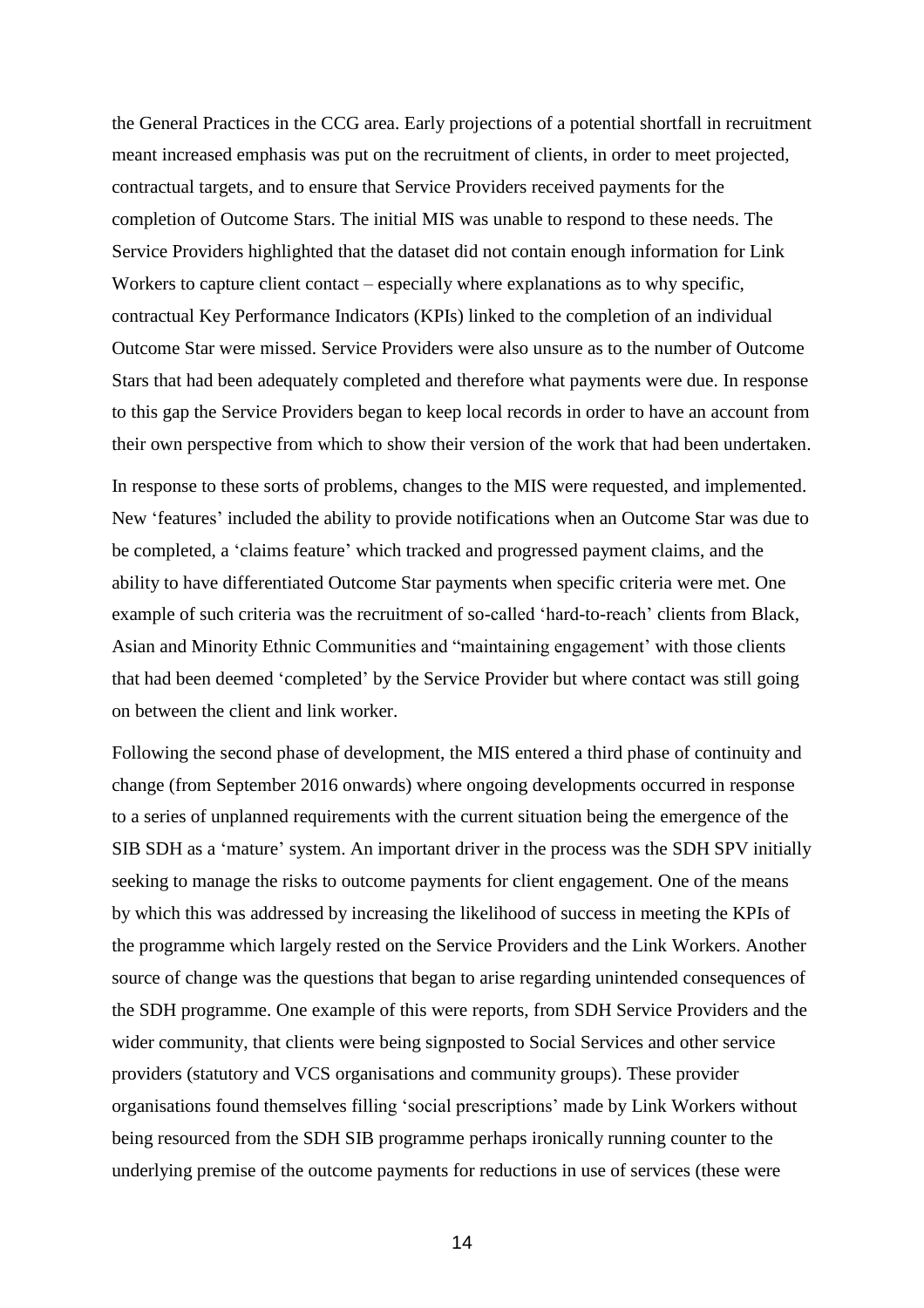care and community services outside of the NHS). This was further complicated by apparently competing SDH programmes with similar aims and methods being funded in the locality who were drawing from the same client groups as part of their activities thereby further muddying the water in terms of the recruitment to the SDH and attribution of the outcomes. Later in this phase there were changes to the referral processes into the SDH programme through both self-referral and a link via specialist secondary care services working with clients with a combination of the appropriate conditions and postcodes.

This resulted in the further increased interests and inputs from other external organisations including local government social services into the programme. The response, from the SPV, was to adjust the MIS in an attempt to assign attribution to the intervention of SDH. The extension of engagement into the wider local statutory care network led to new data capture needs including the tracking of client interactions with other services. In addition, SDH was evaluated by third-party organizations partially using data exports from the MIS (including a local university which sought to expand the dataset as a means to explore the establishment of cohort-based research).

Whilst changes were made to the MIS, the Outcome Star based functions of the system remained stable implying that that the underlying basis of the SDH intervention being conducted by the Link Workers remained broadly similar. However, the volume of data items being collected by the Link Workers expanded significantly including functions specifically aimed at recording the reality of the unforeseen frequency of interactions with clients. Enhanced data collection tools included characteristics such as height and weight (in order to calculate BMI) and contacts with other services such as mental health. The increased number of data fields within the MIS was in response, partially, to changes in NHS policies (changes to the NHS Tariff) over the period, but also the needs of external parties in particular the Social Investors where pressures intensified to improve the breadth and volume of the data to improve quality of decision making surrounding outcomes for payment.

It was now clear that throughout all three phases that the ongoing and fragmentary demands made on and by the SPV and SDH programme have had implications as to how the activity of the Link Worker is organised with the consequent effects of the ways in which outcomes of the client were being recorded. The emphasis on the expansion of data capture requirements within the MIS can be interpreted primarily as mechanism for recording encounters rather than supporting link worker interventions aimed at enhancing wellbeing (for instance the provision of a local directory for 'social prescriptions').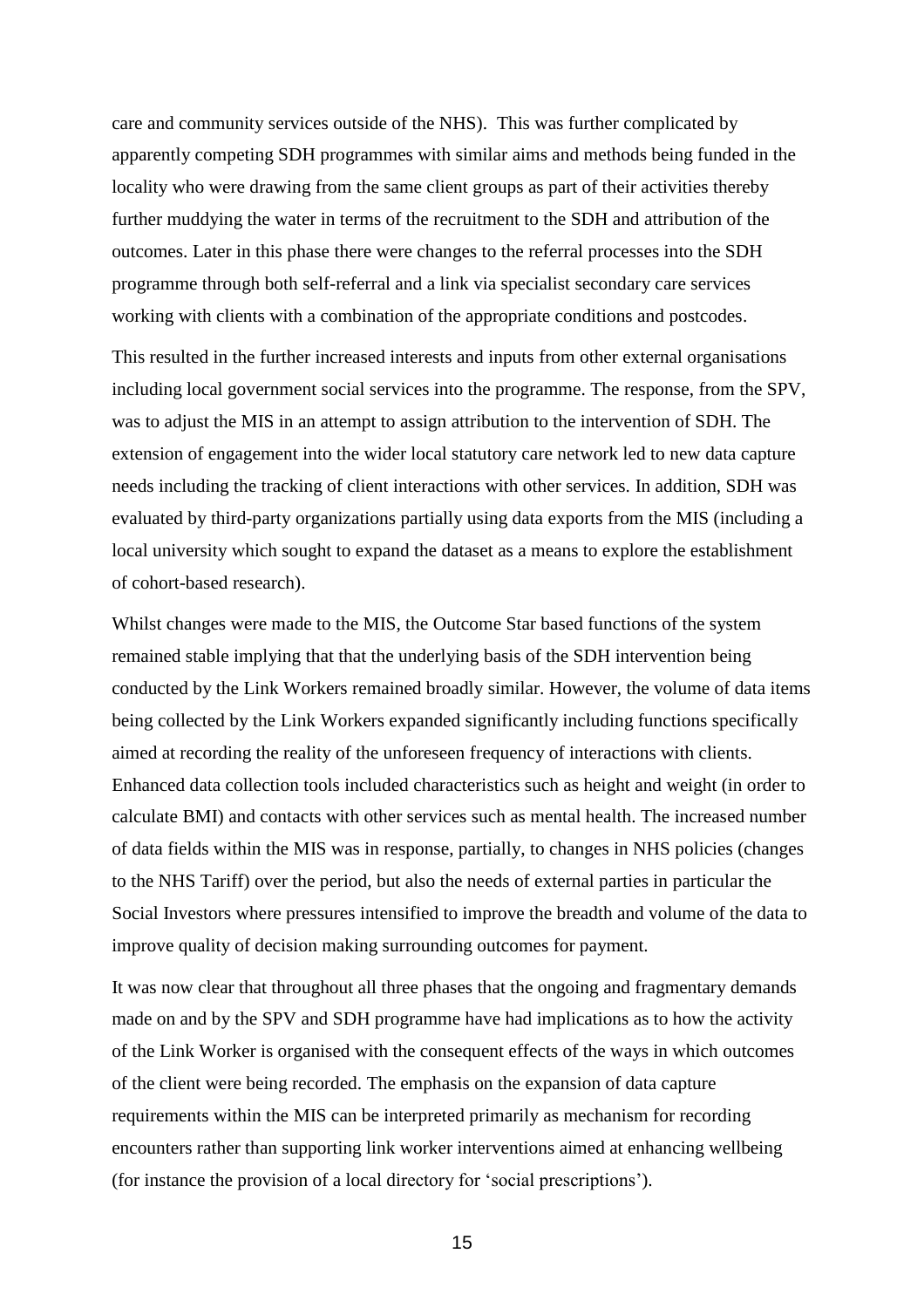From the perspective of the system the maturity of the MIS and the wider system becomes the basis on which to produce the data for an accounting ledger, where transactions provide evidence and activity for performance-related payment rather than recording used primarily for care. The following figure (Figure 4) reveals the complex network of actors involved with the mature SIB system and the production and use of data which go far beyond the original understanding of the stakeholders engaged in the original specification of the MIS. Given the coupling between the systems required to produce the data for the SIB accounting even minor changes in the surrounding health systems, as we have seen throughout the phases of the MIS lifecycle, potentially have significant implications for the SDH MIS.



**Figure 4: Mature Operational SIB relationships and Data Flows**

As can be seen, the evolution of these Figures highlights the increasing involvement of actors and organisations. This only becomes apparent once the MIS is operationalised and the purpose of the information produced is realised.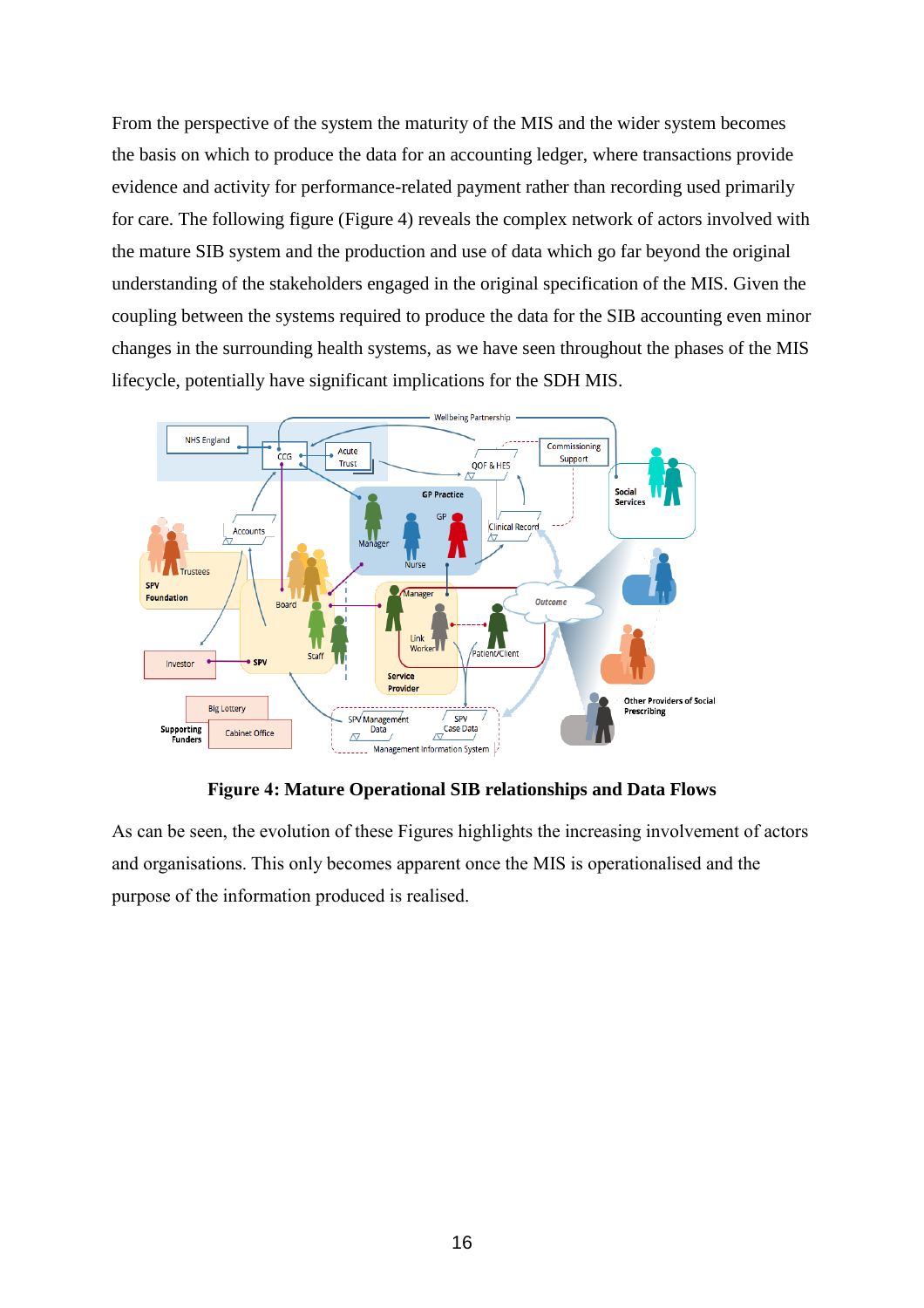# **Discussion**

Turning back to the dimensions to provide the sociotechnical lens through which to analyse the MIS of the SDH, we summarise the dimension in the following tables (Tables 3-5), highlighting the key events from the development of the SIB including observations made. We then discuss in further depth, the narrative drawing on the phases outlined above.

Within the context of the SIB, the MIS - and therefore the starting functionality and outputs was inscribed by the system designers from the technical and social perspectives primarily in phase one of the case. This is because the understanding of the SIB was 'completed at distance' from the work of Link Workers and their recording practices and done so in the context of imposed constraints of the central tool for recording (the Outcome Star) and existing data sources needed to provide evidence for the payments (the NHS payment tariffs). Furthermore, this perspective shows how the primary concern of the stakeholders (separately from the technical and the social perspectives within the view) in the design and intended use of the MIS (and its associated outputs of data for payment) shaped the first part of the activity where the initial design took place. How these played out from the technical and social 1D perspective are summarised below in Table 3.

| <b>Dimensional View</b>                                                                | Key events from the SDH case                                                                                                                                                                                                         |
|----------------------------------------------------------------------------------------|--------------------------------------------------------------------------------------------------------------------------------------------------------------------------------------------------------------------------------------|
|                                                                                        | Assumption that Outcome Star would provide necessary information to support delivery<br>and production of data to ensure payment.                                                                                                    |
| <b>Technical One-</b><br><b>Dimensional View:</b><br>"technological<br>determinism" or | SDH needed to provide data for accounting purposes and ensure similar-based datasets<br>and data objects used by Service Commissioners were in place. Accounting data ensured<br>validity of funding, leading to financial payments. |
| "techno-centric"                                                                       | Technology implemented to reflect interpretation of requirement outcomes to validate<br>underlying process, and the origins and provenance of the data provided. Fluidity in how<br>(more) data would later come to be produced.     |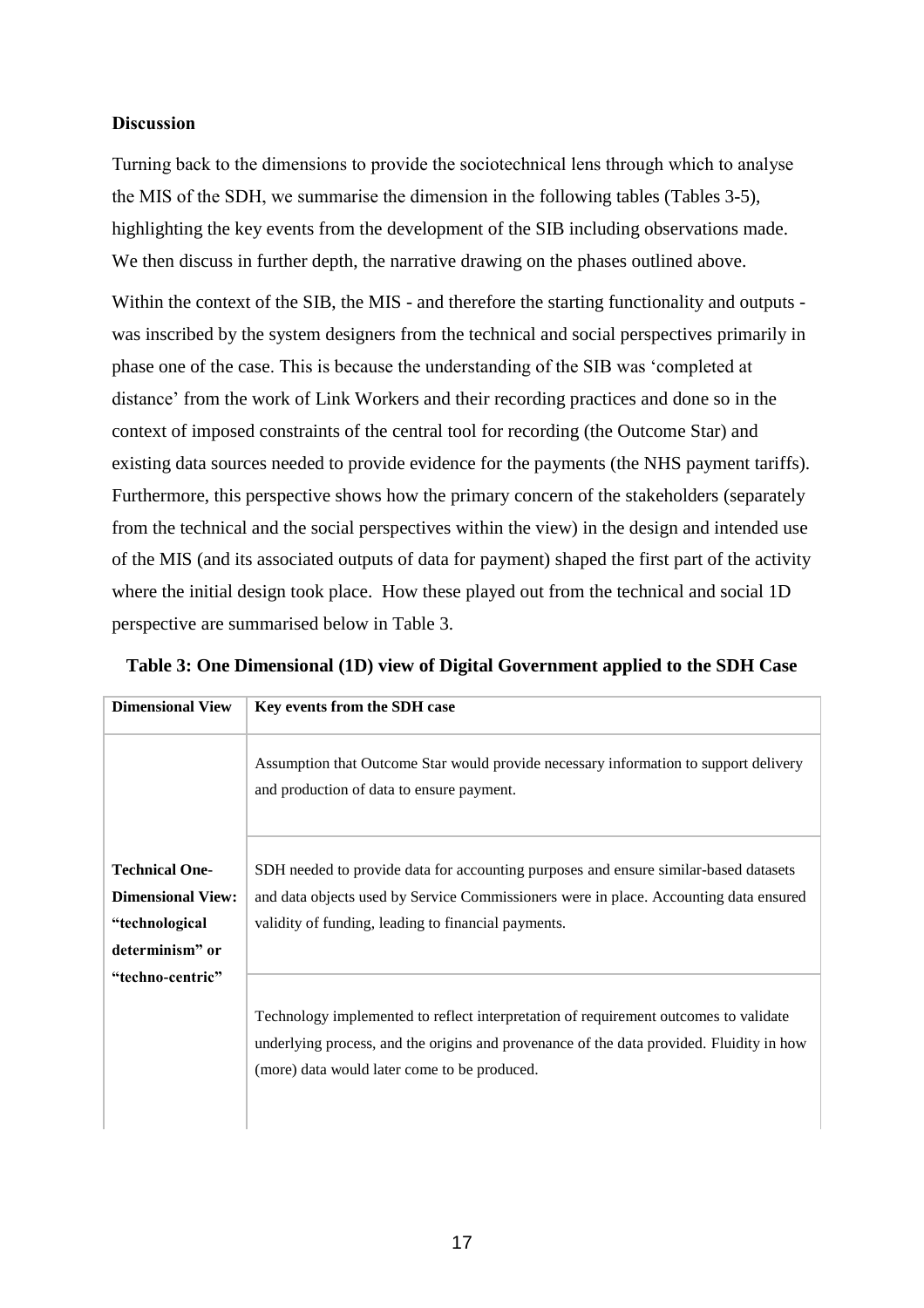|                          | Social, economic and political aspects of bespoke MIS defined in response to several    |
|--------------------------|-----------------------------------------------------------------------------------------|
|                          | pre-conceptions and interpretations by external Information System consultant.          |
|                          | Assumption that NHS datasets were needed, and to frame a client's episode of care       |
| <b>Social One-</b>       | without prior consideration.                                                            |
| <b>Dimensional View:</b> |                                                                                         |
| "socially-shaped"        |                                                                                         |
| (Bellamy and             | Underlying assumptions implemented by system developer led to certain restrictions to   |
| <b>Taylor, 1998)</b>     | SDH and the Service Providers being unable to respond to requirement to produce more    |
|                          | data relating to outcomes. Role of Information System consultant, in the design stages, |
|                          | impacted production of data at a later stage when more and different data was needed to |
|                          | respond to low recruitment.                                                             |
|                          |                                                                                         |
|                          |                                                                                         |

The realities of how the MIS would and could be used in practice for service delivery and care were not able to be explored in any meaningful sense leading to many of the issues which emerged in the second phase. This supports the notion that the system designers and SDH programme stakeholders - invested and aware of the intention of the MIS but not the extensions that might be required in the delivery of the care to the clients - were operating almost exclusively within the first dimension.

Turning to the insights provided by the 2D view, we focus on the imperative at the beginning of Phase Two for the SDH SPV and Service Providers and the management of the recruitment to the SDH programme. This was allied to the tensions between ongoing management and development of the MIS over the data recording for payments. The specification during the first phase of the SDH programme had failed to account for the agility and functionality needed to record and progress the care of a client – from the initial starting point of recording transactions between the client and those involved in the SDH programme intervention. As a result, the SDH programme ended up being increasingly integrated into the performance logics of the wider health care system and the MIS being one of the sources of data needed to provide the accounts for the payment of outcomes. Table 4 provides key observations and events from the SDH underpinned by the theoretical framing within which a summary of observations from the 2D perspective have been made.

# **Table 4: Two-Dimensional (2D) view of Digital Government applied to the SDH Case**

| Dimensional View   Key events from the SDH case |
|-------------------------------------------------|
|                                                 |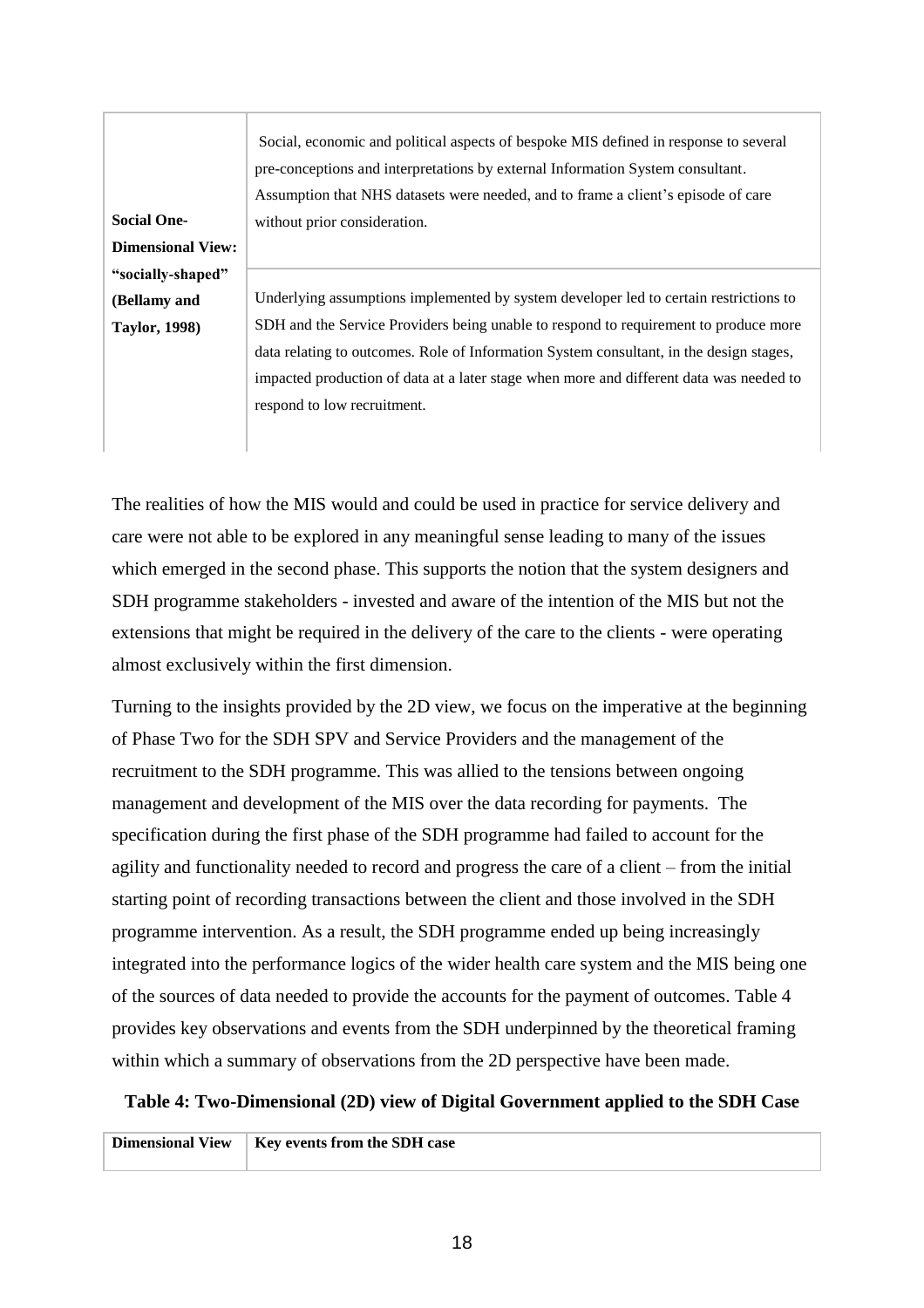**Two-Dimensional View: "Enactment" perspective" (Fountain 2001)); "Digital Era Governance" (Dunleavy et al., 2006)** Additional data points along with prompts for notification regarding payment-related activity implemented. Care delivery predicated by requirement to introduce incentivisation to produce and provide more data to ensure payment. Further evidenced with introduction of explicit incentivisation. Use of activity-based data supported identification of lack of referrals. MIS re-developed to include incentive-specific features and refactored to respond. No stable state for SDH: managerial requirements emerged and requested, to ensure proof and timely payment. Changes have been made to MIS to provide this data.

Finally, we seek to view the case through the 3D lens to build on the insights from the 1D and 2D views with the additional insight that the difference between 'technology' and 'organisation' are in themselves an emergent, malleable and contingent sociotechnical entity (McLoughlin and Wilson 2013). Applying a 3D view requires the adoption of a new discourse that is a critique of current methodologies and their perceived benefits. This view, which includes the considerations and importance of one-dimensional and two-dimensional views, should and can be used as a means to reflect and predict the outcomes of care-based information systems (the key points being summarised in Table 5 below).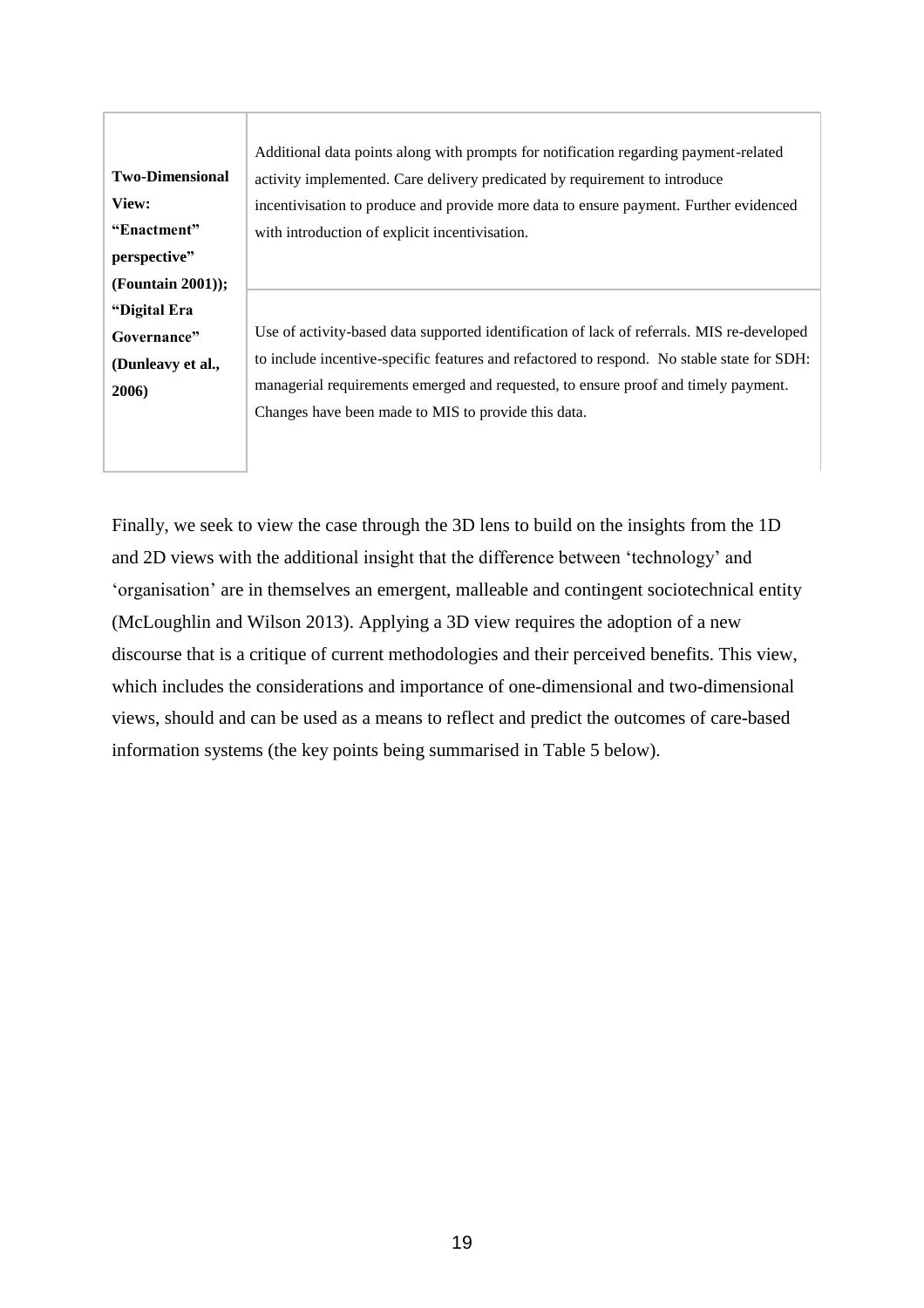# **Table 5: Towards the Three-Dimensional (3D) view of Digital Government applied to the SDH Case**

| <b>Dimensional View</b>                                                                       | Key events from the SDH case                                                                                                                                                                                                                                                                                                                                                                                                                                                                                                       |
|-----------------------------------------------------------------------------------------------|------------------------------------------------------------------------------------------------------------------------------------------------------------------------------------------------------------------------------------------------------------------------------------------------------------------------------------------------------------------------------------------------------------------------------------------------------------------------------------------------------------------------------------|
| Three-<br><b>Dimensional</b><br>Sociotechnical<br><b>View (McLoughlin</b><br>and Wilson 2013) | MIS remains constantly under development due in part to reconfiguration of NHS data<br>requirements and need for further performance-related data which increased<br>interrogations of KPIs. Organisational changes are represented within the MIS and data it<br>produces. Little evidence to support real improvements to healthcare delivery. Evidence<br>of performance of an indoctrinated way of working whereby data is produced to support<br>payments.                                                                    |
|                                                                                               | Increasingly wide array of interested parties and ways they have come to be involved<br>reflected in ongoing reconfigurations of MIS. Constant re-development coincided with<br>new linkages and interpretations of data and how recording this information is primarily<br>geared to recording encounters to scaffold payments. New customisations seen to reduce<br>risks to payment with greater emphasis on those re- which allow for communication of<br>actions required to manage the risks associated with these payments. |

By applying the 'integrated multi-dimensional view' to the SIB system, we conclude that, in our case, information being recorded by Link Workers for care is at best agonistic with the overall requirement to collect data for the purposes of payment. By using and applying the 3D view, we improve our understanding of the challenges of management information systems overall – including the case being analysed here – and the ways in which the modes of interaction between the organisation and information system create a 'locked-in' perspective of data and information.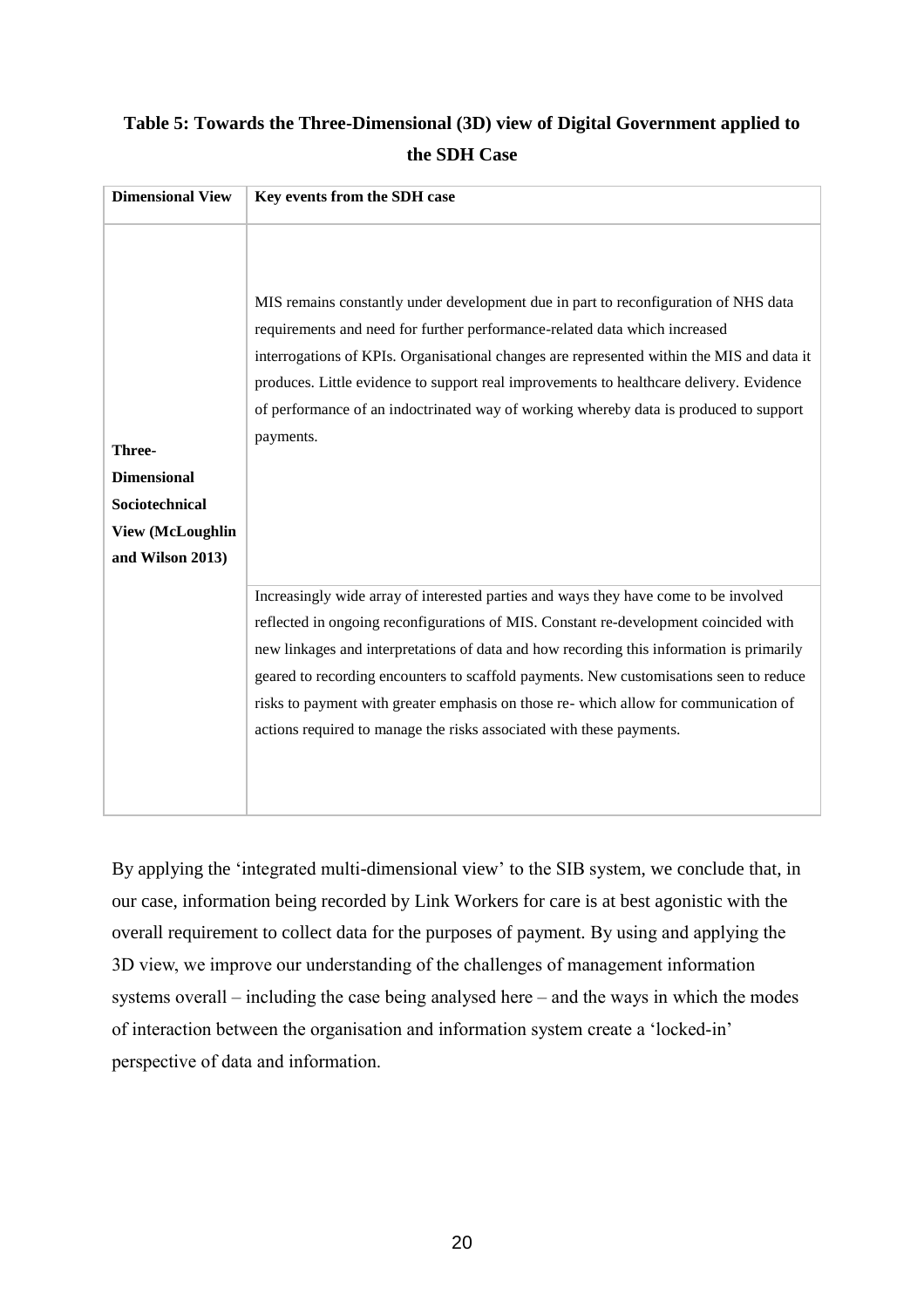#### **Conclusions**

This paper has highlighted an aspect of SIBs which has not been explored before. It provides a unique contribution in that no one has viewed SIBs using a socio-technical perspective. In doing so it has allowed for analysis of the technical and the social aspects of a SIB. This has led to the discovery of the rapacious nature of the SIB – and its constant need for data – which means that SDH's mission becomes limited, and its original objectives have become progressively denatured. Furthermore, only by use a 3D perspective can we analyse the need for an informational infrastructural approach to SIBs which would allow them to become "unstuck" from 2D.

Given we have applied both a 1D and 2D view to reflect upon the outcomes of the SIB, we offer the interpretation that the SDH SIB programme and the MIS, and the wider system we are considering, is currently "stuck" within a 2D frame – unable to move to a reflective account of itself provided within the 3D view. This 'lock-in' is based on the assumption that information for care and data for payment can be one and the same, that they can be repurposed to achieve the upstream requirements of each and that this can be achieved with the current approach to designing and implementation of an MIS in digital government contexts. Looking at the SIB case through a 1D perspective foregrounds the focus of the SDH programme on the specification through the initial phase of system design where the MIS was primarily designed as a vehicle to fulfil the requirements in relation to data collection specification linked to payment (driven by the mechanism of SIB funding). However, as shown in the second phase of its implementation, these requirements did not necessarily provide a usable MIS beyond production of the data and more development was required. From this phase, the actors in the system demanded new changes to the MIS (including the existing need to provide evidence of outcomes for payment) and these significant implications for the future shaping of data and the information system, and their use. However, such insight is not determinable until additional dimensional views were applied

Applying a 2D approach reveals the MIS used to produce data is a constantly evolving, bespoke construction that itself exists within a constantly evolving and re-configuring environment. Our analysis recognises that the MIS uses a proxy to determine wellness – in the form of the Outcome Star - but additionally that this is necessarily reflective of the changing requirements of the SIB in order to respond to the complex data gathering requirements of those clients with whom they are engaged. Furthermore, the constant changing external state requires data outputs which are needed by the SIB in order to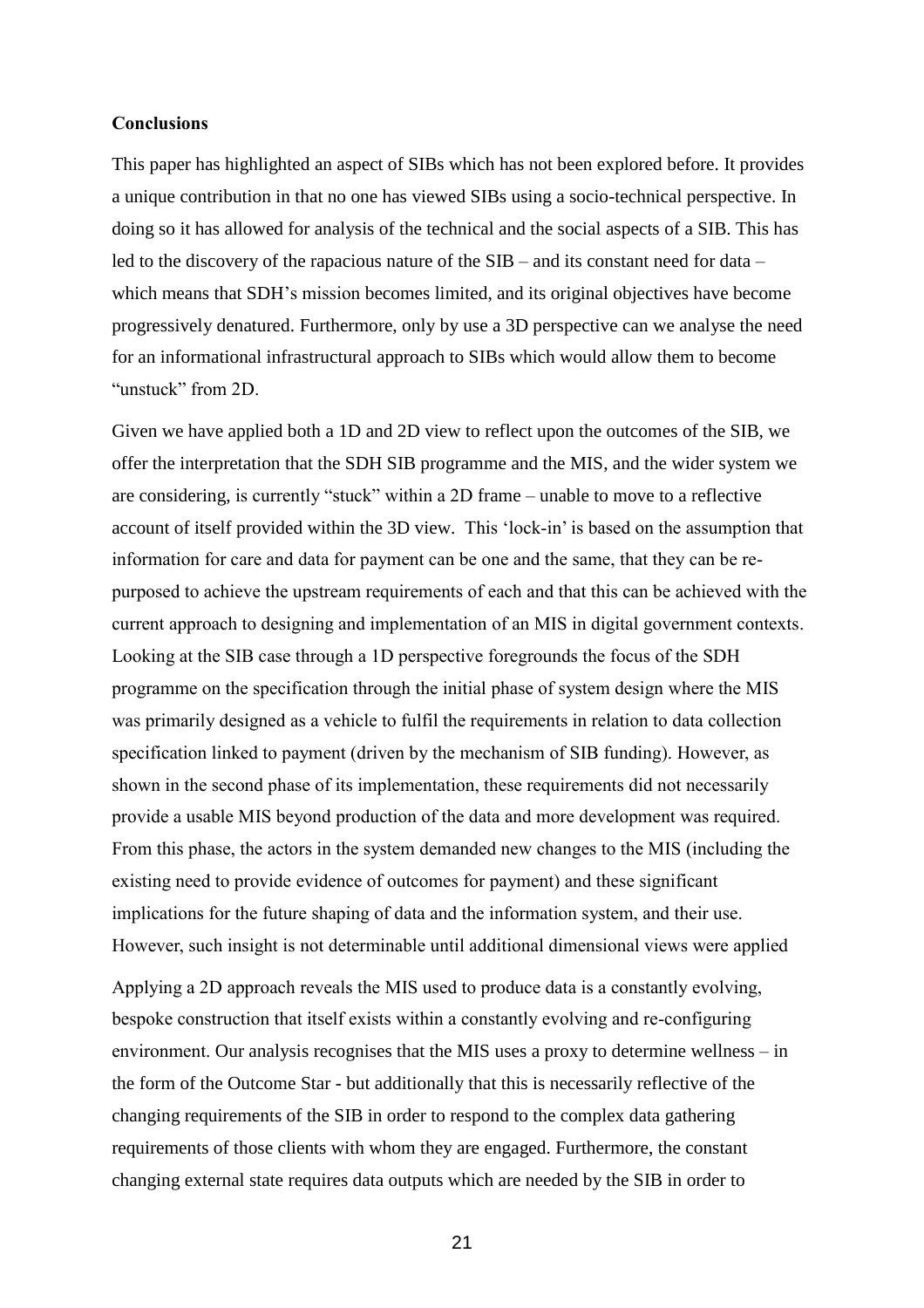participate in other networks – data networks that it itself has no direct relationship with or influence on – for the purposes of data linking and data analysis. Addressing the complexities of the SIB implies moving away from a MIS that aims to participate within the wider health system context - which itself exhibits various levels of disjointedness and fragmentation with the primary issue here appearing to be providing data rather than care.

To this end, we would argue the constraints of the MIS has been to produce informational assets on behalf of the SPV which are then traded - as evidence - for payment. Additionally, as there is little concrete causal connection between the interventions and related outcomes, manifested as transactional accounts, we would argue that, at a fundamental level, the SPV and Service Providers are being paid for the data that is being produced and processed rather than improvements to client outcomes. This aligns and contributes further to SIB literature by suggesting that the informational elements of outcomes-based payment systems supplant their original developmental purpose (e.g. Lowe and Wilson, 2017). It cautions that the information system of SIBs takes on an essential instrumental function which can undermine their claims to innovation and instead restricts them to operating within traditional NPM accounting. We argue the MIS was designed, built, operates, and is constrained within, the environment where the uses and applications of data and information have been framed by decades of systems designed in the context of an NPM approach (McLoughlin and Wilson 2013). The implementation of a MIS has been driven by principles of measurement and the shortcomings of this are revealed where the logics of two versions of this approach - one the policy innovation of a SIB funded SDH programme and the second the wider performance management system of the NHS - collided.

The seemingly never-ending requirements for unplanned changes to the MIS, from internal and external drivers, has in the end led to a mature and stable boundary being set in the short term (notwithstanding wider system changes inevitable in the health and social system in England). The constraints here are imposed both by the information environment and data ecology we have described and the specific requirements of a SIB funded intervention and associated accounting mechanisms.

The 3D helps us to identify the existence – unseen through other dimensional views - of a clear distinction between the SIB as a process and the data that is being generated and used in, and by, that process. However, from the 3D perspective the SIB along with the purpose of the organisation and technology, reveals that the MIS as conceived here was impossible to adjust beyond the initial requirement of producing outputs for payment to deliver on the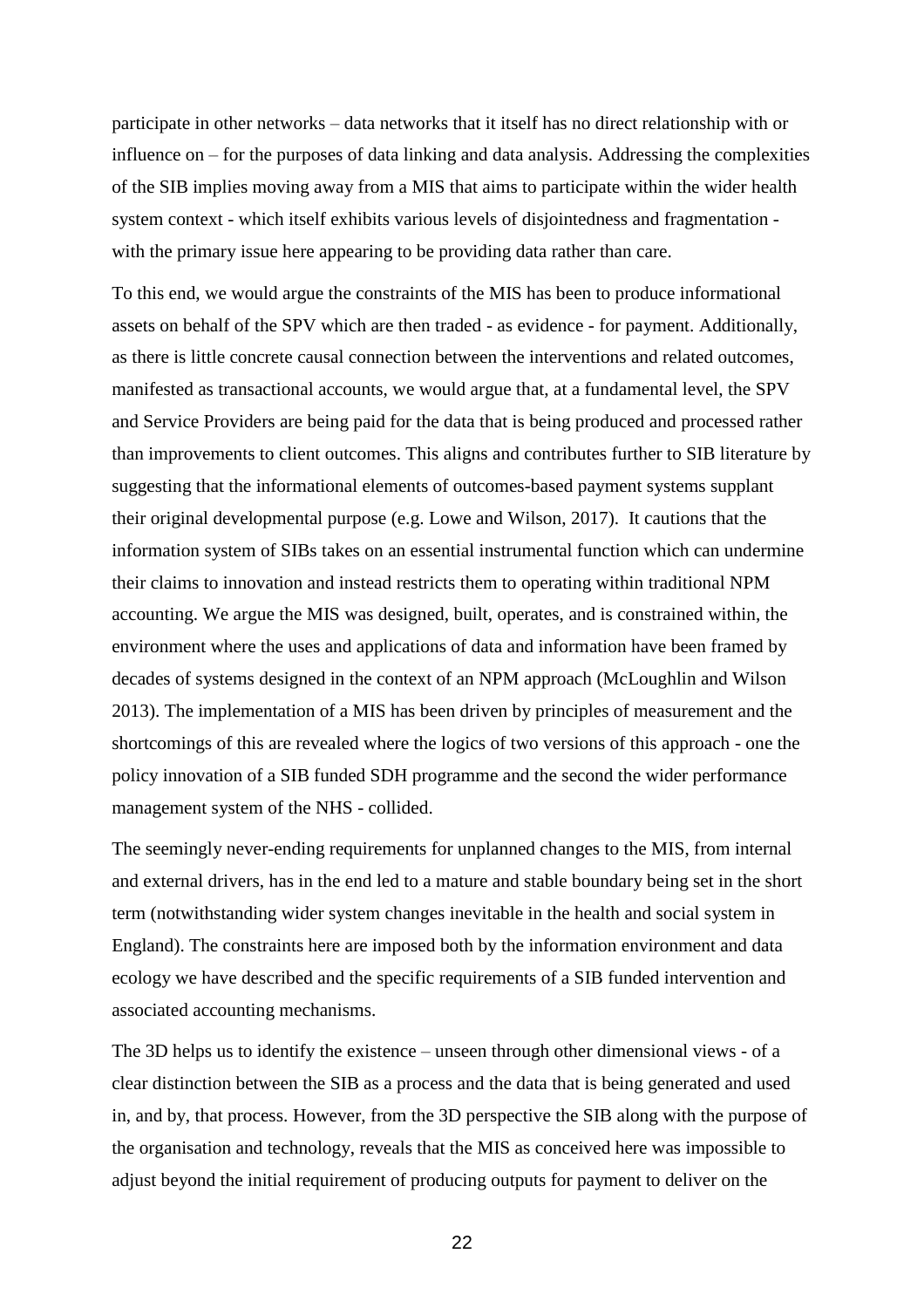wider intent of the SDH programme of transformations in the wellbeing of the clients. This "stuck" state of unplanned maturity is reflective of the characteristics of the SIB implementation process, the irony here is despite SIBs being heralded as an innovation in funding and therefore able to increase investment in risky interventions such as the SDH programme become merely redolent of the systems in which it operates. The consequences of this are the data being offered as evidence of the success or failure of the intervention is at best a mere shadow of the effectiveness (or not) of the SDH programme.

This shift is critical and extends beyond the usual rhetoric of wellbeing. Such ambitions fall foul of the ability for the parties to access information. In this case parties are isolated and excluded and are unable to access the data required to evaluate themselves against appropriate benchmarks and client-specific wellbeing improvements with judgements of success being predetermined in the contracts for payment. The parallel challenge here to the apparent disjointedness, contingent and fragmentation of the MIS outlined in this paper is to shape the information systems into ones that joins things up around wellbeing of clients (and Link Workers). The answer potentially lies in taking an infrastructural approach to the complexities of health and social care, both in terms of the organisational and technical aspects and the inter-relations between them. Here, stakeholders would be better served through the support provided to sociotechnical environments in which resources are shared between organisations. This would enable the exchanges and distributions of the information needed to support the 'constellations' doing the work of caring, managing and governing of the system (Ellingsen and Monteiro, 2003, Wilson et al., 2017). Without adopting a radically different approach to the sociotechnical system at this infrastructural level the improvements in the wellbeing of the clients that services are designed for, will remain in fact, largely, invisible and co-produced in the conversations between them, their carers, and the Link Workers in spite of - rather than by - the current structural approaches to improving the system.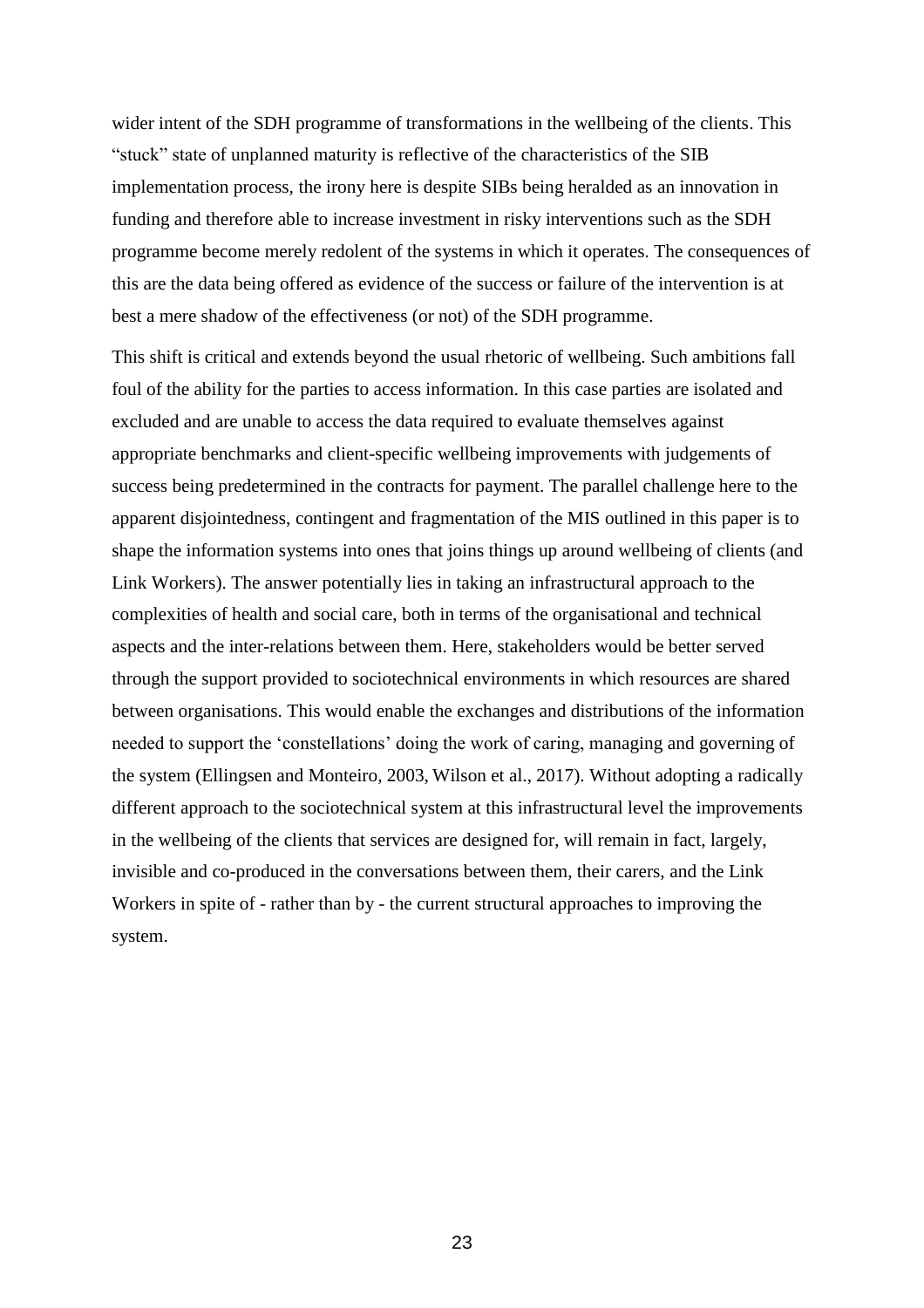# **References**

Badham, R. J. (2005). Technology and the Transformation of Work. In S. Ackroyd, R. Batt, P. Thompson, & P. S. Tolbert (Eds.), *The Oxford Handbook of Work and Organization*. Oxford University Press.

[Carter, E. \(2019\). More than marketised? Exploring the governance and accountability](http://paperpile.com/b/cAZLBM/Uhmc)  [mechanisms at play in Social Impact Bonds.](http://paperpile.com/b/cAZLBM/Uhmc) *Journal of Economic Policy Reform*, 1–17.

[Dayson, C. \(2017\). Social prescribing "plus": a model of asset-based collaborative](http://paperpile.com/b/cAZLBM/JQRl)  innovation? *[People, Place and Policy](http://paperpile.com/b/cAZLBM/JQRl)*. Retrieved from<http://shura.shu.ac.uk/id/eprint/17212>

[Dayson, C., Fraser, A., & Lowe, T. \(2019\). A Comparative Analysis of Social Impact Bond](http://paperpile.com/b/cAZLBM/GAb0)  [and Conventional Financing Approaches to Health Service Commissioning in England: The](http://paperpile.com/b/cAZLBM/GAb0)  Case of Social Prescribing. *Journal of Comparative Policy [Analysis: Research and Practice](http://paperpile.com/b/cAZLBM/GAb0)*,  $1-17.$ 

[Dunleavy, P., Margetts, H., Bastow, S., & Tinkler, J. \(2006\). New Public Management Is](http://paperpile.com/b/cAZLBM/HjuQ)  Dead—Long Live Digital-Era Governance. *[Journal of Public Administration Research and](http://paperpile.com/b/cAZLBM/HjuQ)  Theory*, *16*[\(3\), 467–494.](http://paperpile.com/b/cAZLBM/HjuQ)

[Dunleavy, P., & Margetts, H. Z. \(2010\). The Second Wave of Digital Era Governance.](http://paperpile.com/b/cAZLBM/fJwZ)  [Retrieved from](http://paperpile.com/b/cAZLBM/fJwZ) <https://papers.ssrn.com/abstract=1643850>

Eisenhardt, K. M., & Graebner, M. E. (2007). Theory Building From Cases: Opportunities And Challenges. *Academy of Management Journal*, Vol. 50, pp. 25–32.

Ellingsen, G., & Monteiro, E. (2003). A Patchwork Planet Integration and Cooperation in Hospitals. *Computer Supported Cooperative Work: CSCW: An International Journal*, *12*(1), 71–95.

Ferlie, E., Ashburner, L., Pettigrew, A., & Fitzgerald, L. (1996). *The New Public Management in Action*. Oxford University Press.

Fountain, J. E. (2001). Paradoxes of Public Sector Customer Service. *Governance*, *14*(1), 55– 73.

[Fountain, J. E. \(2002\). Toward a theory of federal bureaucracy for the twenty-first century.](http://paperpile.com/b/cAZLBM/fryz)  *[Governance. Com: Democracy in the Information Age](http://paperpile.com/b/cAZLBM/fryz)*, 117–140.

[Fraser, A., Tan, S., Lagarde, M., & Mays, N. \(2018\). Narratives of Promise, Narratives of](http://paperpile.com/b/cAZLBM/i0Jt)  [Caution: A Review of the Literature on Social Impact Bonds.](http://paperpile.com/b/cAZLBM/i0Jt) *Social Policy & [Administration](http://paperpile.com/b/cAZLBM/i0Jt)*, *52*(1), 4–28.

[Geels, F. W. \(2002\). Technological transitions as evolutionary reconfiguration processes: a](http://paperpile.com/b/cAZLBM/DO7L)  [multi-level perspective and a case-study.](http://paperpile.com/b/cAZLBM/DO7L) *Research Policy*, *31*(8), 1257–1274.

[Geels, F. W., & Kemp, R. \(2007\). Dynamics in socio-technical systems: Typology of change](http://paperpile.com/b/cAZLBM/SCq4)  [processes and contrasting case studies.](http://paperpile.com/b/cAZLBM/SCq4) *Technology in Society*, *29*(4), 441–455.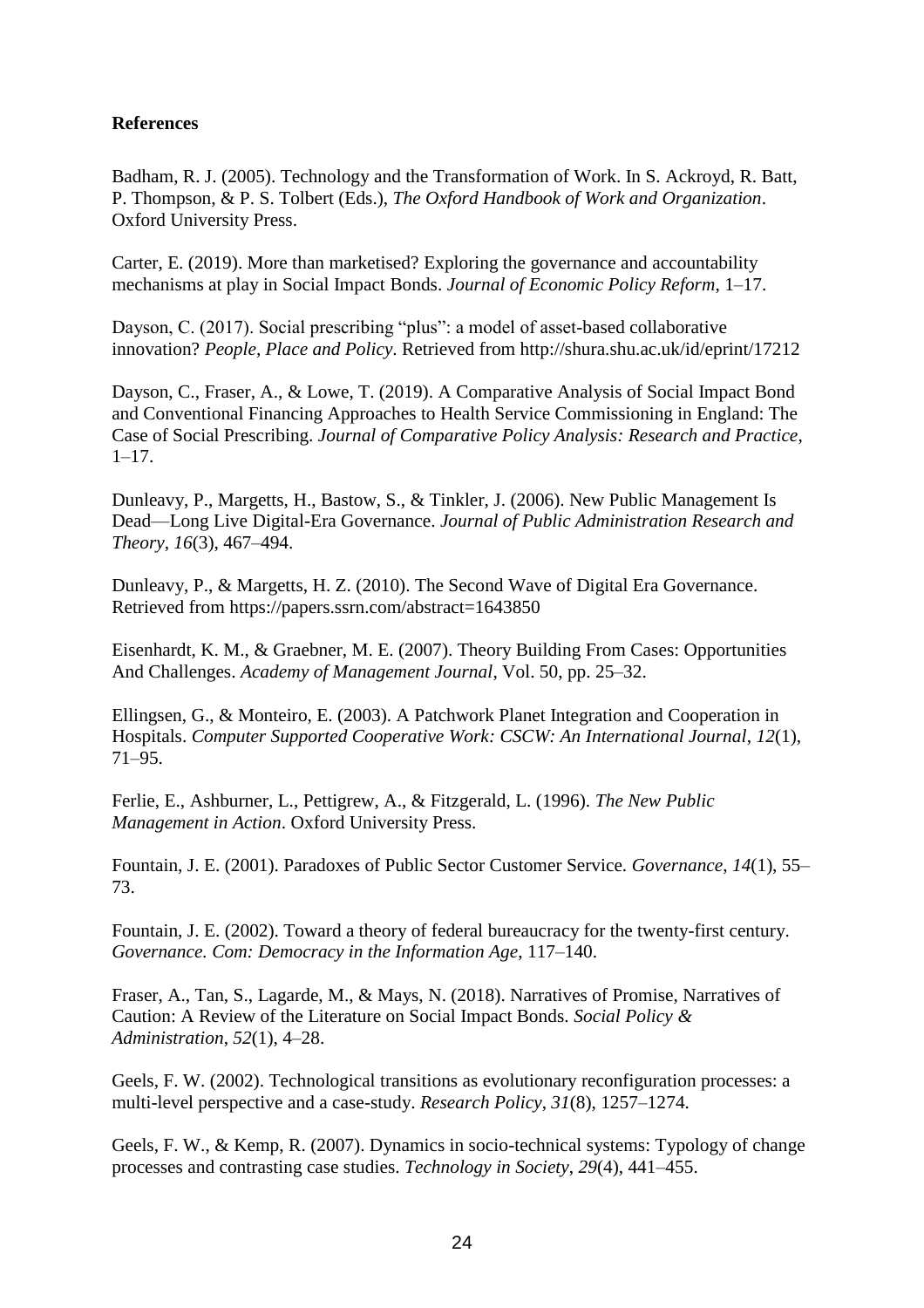[Grandon, E. E., & Pearson, J. M. \(2004\). Electronic commerce adoption: an empirical study](http://paperpile.com/b/cAZLBM/q9Ug)  [of small and medium US businesses.](http://paperpile.com/b/cAZLBM/q9Ug) *Information & Management*, *42*(1), 197–216.

[Heeks, R. \(2005\). e-Government as a Carrier of Context.](http://paperpile.com/b/cAZLBM/mBpH) *Journal of Public Policy*, *25*(1), 51– [74.](http://paperpile.com/b/cAZLBM/mBpH)

[Jenkings, N., & Wilson, R. \(2007\). The challenge of electronic health records \(EHRs\) design](http://paperpile.com/b/cAZLBM/SZn0)  [and implementation: responses of health workers to drawing a'big and rich picture'of a future](http://paperpile.com/b/cAZLBM/SZn0)  EHR programme using animated tools. *[Journal of Innovation in Health Informatics](http://paperpile.com/b/cAZLBM/SZn0)*, *15*(2), [93–101.](http://paperpile.com/b/cAZLBM/SZn0)

Lowe, T., Kimmitt, J., Wilson, R., Martin, M., & Gibbon, J. (2018). The institutional work of creating and implementing Social Impact Bonds. *Policy & Politics*.

[Lowe, T., & Wilson, R. \(2017\). Playing the game of outcomes-based performance](http://paperpile.com/b/cAZLBM/1a3N)  [management. Is gamesmanship inevitable? Evidence from theory and practice.](http://paperpile.com/b/cAZLBM/1a3N) *Social Policy [& Administration](http://paperpile.com/b/cAZLBM/1a3N)*, *51*(7), 981–1001.

[MacKeith, J. \(2011\). The development of the Outcomes Star: a participatory approach to](http://paperpile.com/b/cAZLBM/wlxX)  [assessment and outcome measurement.](http://paperpile.com/b/cAZLBM/wlxX) *Housing, Care and Support*, *14*(3), 98–106.

[MacKenzie, D., & Wajcman, J. \(1999\).](http://paperpile.com/b/cAZLBM/a926) *The social shaping of technology*. eprints.lse.ac.uk.

[McLoughlin, I. \(1999\). Creative Technology Change: The Shaping of Technology and](http://paperpile.com/b/cAZLBM/u4IJ)  Organizations. *[ORGANIZATION STUDIES-BERLIN](http://paperpile.com/b/cAZLBM/u4IJ)*. Retrieved from [https://scholar.google.ca/scholar?cluster=15017903855415835674&hl=en&as\\_sdt=0,5&scio](https://scholar.google.ca/scholar?cluster=15017903855415835674&hl=en&as_sdt=0,5&sciodt=0,5)  $dt = 0.5$ 

[McLoughlin, I., & Badham, R. \(2005\). Political process perspectives on organization and](http://paperpile.com/b/cAZLBM/ITbT)  technological change. *[Human Relations; Studies towards the Integration of the Social](http://paperpile.com/b/cAZLBM/ITbT)  Sciences*, *58*[\(7\), 827–843.](http://paperpile.com/b/cAZLBM/ITbT)

[Mcloughlin, I., Clark, J., & Wearne, S. \(1995\). Technological Change at Work \(2nd edn\).](http://paperpile.com/b/cAZLBM/YDgX)  *[International Journal of Project Management](http://paperpile.com/b/cAZLBM/YDgX)*, *13*(4), 271.

McLoughlin, I., & Wilson, R. (2013). *[Digital Government at Work: A Social Informatics](http://paperpile.com/b/cAZLBM/N60f)  Perspective*[. OUP Oxford.](http://paperpile.com/b/cAZLBM/N60f)

[Miles, M. B., & Huberman, A. M. \(2002\).](http://paperpile.com/b/cAZLBM/8TUt) *The qualitative researcher's companion*. [California: Sage Publications.](http://paperpile.com/b/cAZLBM/8TUt)

[Orlikowski, W. J. \(2009\). The sociomateriality of organisational life: considering technology](http://paperpile.com/b/cAZLBM/nCax)  in management research. *[Cambridge Journal of Economics](http://paperpile.com/b/cAZLBM/nCax)*, *34*(1), 125–141.

[Sinclair, S., McHugh, N., & Roy, M. J. \(2019\). Social innovation, financialisation and](http://paperpile.com/b/cAZLBM/eugX)  [commodification: a critique of social impact bonds.](http://paperpile.com/b/cAZLBM/eugX) *Journal of Economic Policy Reform*, 1– [17.](http://paperpile.com/b/cAZLBM/eugX)

[Tan, S., Fraser, A., McHugh, N., & Warner, M. \(2019\). Widening perspectives on social](http://paperpile.com/b/cAZLBM/IRN7)  impact bonds. *[Journal of Economic Policy Reform](http://paperpile.com/b/cAZLBM/IRN7)*, 1–10.